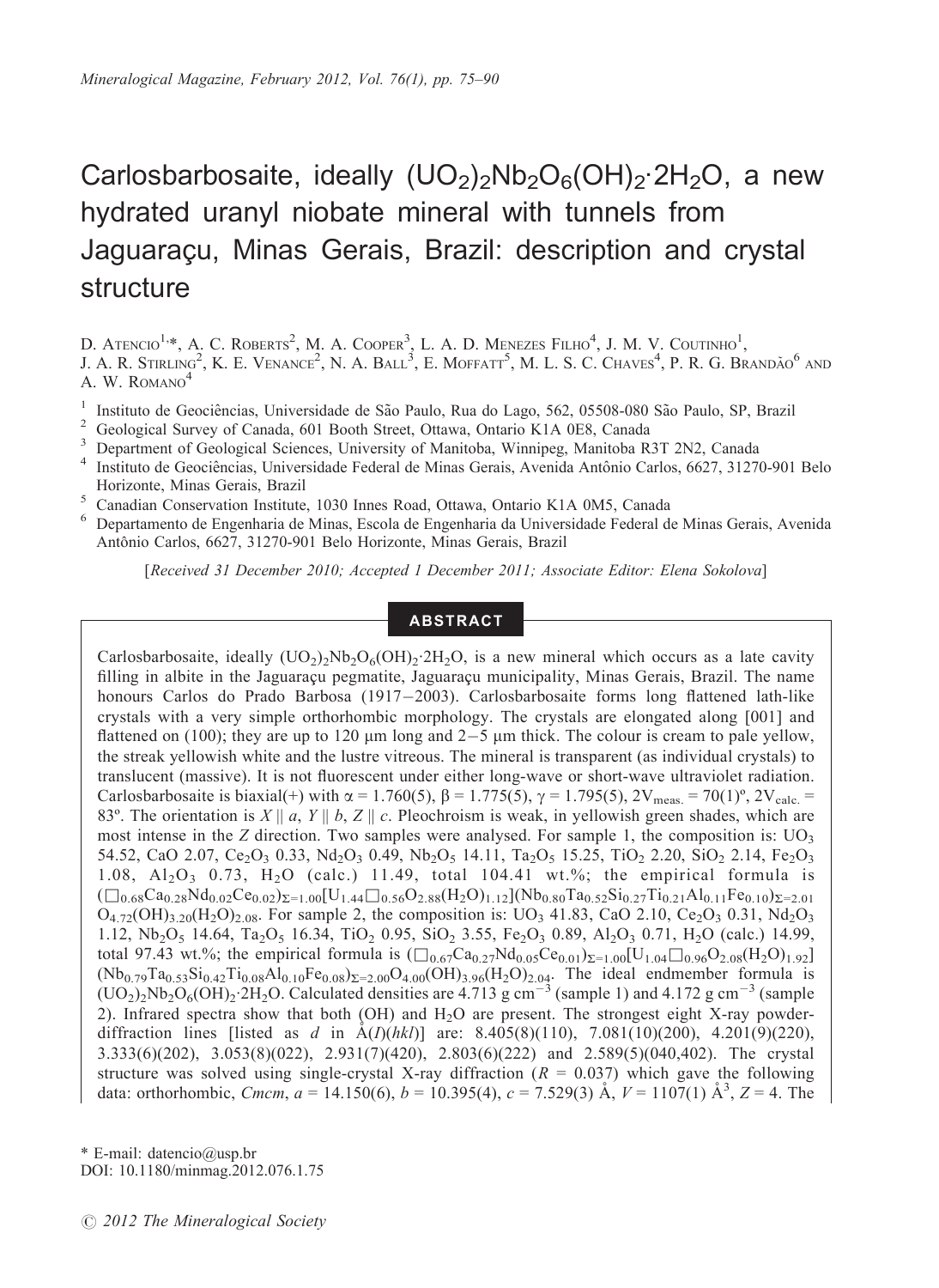# D. ATENCIO ET AL.

crystal structure contains a single  $U$  site with an appreciable deficiency in electron scattering, which is populated by  $U$  atoms and vacancies. The  $U$  site is surrounded by seven  $O$  atoms in a pentagonal bipyramidal arrangement. The  $Nb$  site is coordinated by four O atoms and two OH groups in an octahedral arrangement. The half-occupied tunnel  $Ca$  site is coordinated by four O atoms and four  $H_2O$ groups. Octahedrally coordinated Nb polyhedra share edges and corners to form  $Nb_2O<sub>6</sub>(OH)$ <sub>2</sub> double chains, and edge-sharing pentagonal bipyramidal U polyhedra form  $UO_5$  chains. The Nb<sub>2</sub>O<sub>6</sub>(OH)<sub>2</sub> and  $UO<sub>5</sub>$  chains share edges to form an open  $U-Nb-\varphi$  framework with tunnels along [001] that contain  $Ca(H<sub>2</sub>O)<sub>4</sub>$  clusters. Carlosbarbosaite is closely related to a family of synthetic U–Nb–O framework tunnel structures, it differs in that is has an (OH)-bearing framework and  $Ca(H<sub>2</sub>O)<sub>4</sub>$  tunnel occupant. The structure of carlosbarbosaite resembles that of holfertite.

KEYWORDS: carlosbarbosaite, Jaguaracu, Minas Gerais, Brazil, uranium minerals, niobium minerals, mineral structures, holfertite, U-Nb-O frameworks.

# Introduction

CARLOSBARBOSAITE, ideally  $(UO<sub>2</sub>)<sub>2</sub>Nb<sub>2</sub>O<sub>6</sub>(OH)<sub>2</sub>·2H<sub>2</sub>O$ , from the Jaguaracu pegmatite, Jaguaraçu municipality, Minas Gerais, Brazil, has been approved by the CNMNC (IMA 2010-047) as a new mineral species. The name honours Carlos do Prado Barbosa (1917-2003) who graduated as a chemical engineer in 1943. Carlos had a long career as a dealer in mineral specimens, and paid special attention to the discovery and study of rare mineral species, especially from the Brumado magnesite mine, Bahia, Brazil, and the pegmatites of Minas Gerais, including the Jaguaraçu pegmatite. He was a co-author of the descriptions of bahianite (Moore et al. 1978) and minasgeraisite-(Y) (Foord  $et$  al. 1986).

The structure of carlosbarbosaite resembles that of holfertite (Sokolova et al., 2005; Belakovskiy et al., 2006), but it is reasonably well ordered whereas holfertite is disordered. Holfertite is 04.GB.70 in the Nickel-Strunz classification. Carlosbarbosaite is probably identical to the ''U-Nb-oxide'' described from Argentina by Arcidiácono and Bedlivy (1976) which is UM 1976-11-O:NbU in Smith and Nickel (2007). The X-ray powder diffraction pattern is similar to ICDD 00-29-1373 (the unnamed Argentinian mineral) and the optical data are also similar. It may also be known from the Eastern Desert of Egypt (Abd El-Naby, 2008). Type material is deposited in the collections of the Museu de Geociências, Instituto de Geociências. Universidade de São Paulo, Rua do Lago, 562, 05508-080 São Paulo, Brazil, registration number DR707. Microgram portions are housed in the Systematic Reference Series of the National Mineral Collection at the Geological Survey of Canada, 601 Booth Street, Ottawa, Ontario K1A 0E8, Canada.

# **Occurrence**

Carlosbarbosaite was found in the Jaguaraçu pegmatite, Jaguaraçu municipality (19°38'57"S) 42º44'59''W), Minas Gerais, Brazil. The pegmatite body, also known as the Lavra do Sr Jose´ Pinto, is located adjacent to a football pitch. It is lenticular, with a strike length of at least 100 m and a maximum width of 20 m, and crops out on a steep hillside; at its uppermost end it pinches to less than 1 m in width.

Quartz, orthoclase (also var. adularia), microcline (var. amazonite), albite, muscovite, beryl, elbaite, schorl, spodumene, fluorapatite, fluorite, almandine-spessartine, lepidolite and biotite series minerals, anatase, cassiterite, uraninite, pyrite, zircon, columbite-(Fe), tapiolite-(Fe), cerussite, pyromorphite, monazite-(Ce), euxenite-(Y), chernovite-(Y), milarite, minasgeraisite-(Y), churchite-(Y), hematite, ilmenite, magnetite, manganese oxides, kaolinite, montmorillonite and nontronite have been identified from the pegmatite (Foord et al., 1986; Cassedanne and Alves 1994). It is the type locality for minasgeraisite- $(Y)$  (Foord et al., 1986).

Carlosbarbosaite occurs as a late-stage cavity filling in albite, it is closely associated with zircon, muscovite, kaolinite and columbite-(Fe).

# Habit and physical properties

Carlosbarbosaite occurs as long flattened lath-like crystals with a simple orthorhombic morphology. The observed forms are the pinacoids  $\{001\}$ , {010} and {100}. Twinning was not observed. The crystals are elongated along [001] and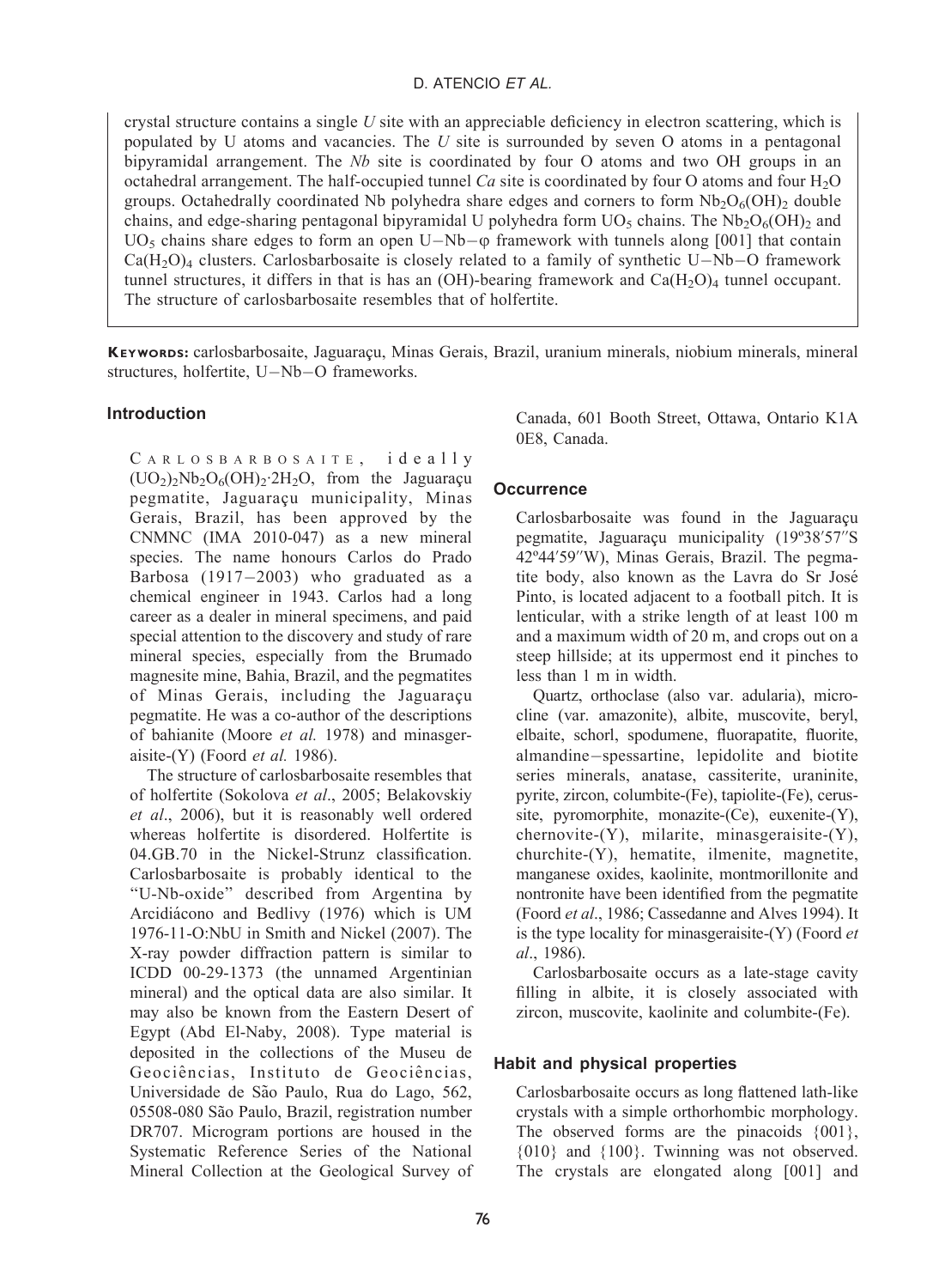CARLOSBARBOSAITE, A NEW HYDRATED URANYL NIOBATE MINERAL, MINAS GERAIS, BRAZIL

flattened on (100). The fibres have a rectangular cross section and are bounded by (100) and (010); these also appear to be cleavage planes (Figs 1 and 2). The crystals are up to  $120 \mu m$  long and 2-5 mm thick. Larger crystals commonly have aspect ratios in excess of 10:1. Some material is fibrous and powdery. The vast majority of the elongated fibres are bent.

Carlosbarbosaite is cream to pale yellow, the streak is yellowish white and the lustre vitreous. The mineral is transparent (as individual crystals) to translucent (in massive form). It is not fluorescent in either long-wave or short-wave ultraviolet radiation. The Mohs hardness was not determined as too little pure material was available, but the mineral is easily crushed



FIG. 1. Carlosbarbosaite from Jaguaraçu, Minas Gerais, Brazil. The field of view is  $\sim$ 3 mm across.



FIG. 2. Back-scattered electron images of carlosbarbosaite.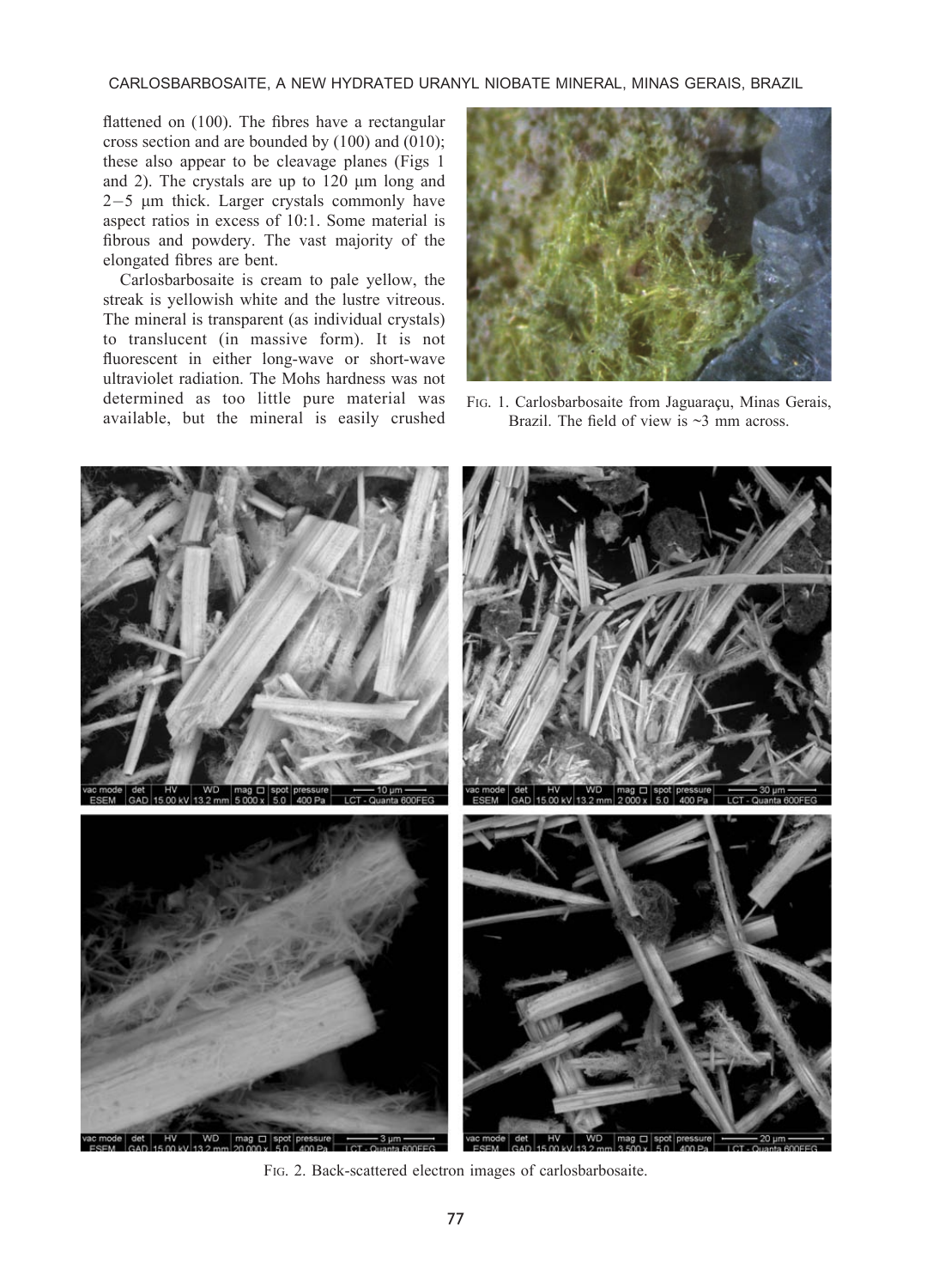between two glass slides; its tenacity is flexible. The cleavage forms are presumed to be {100} and {010}; parting was not observed and the fracture is uneven. The density could not be measured because too little pure material was available; the calculated density based on the empirical formula and unit-cell parameters derived from the singlecrystal structure study is  $4.713$  g cm<sup>-3</sup> (sample 1), 4.172  $\text{g cm}^{-3}$  (sample 2) [see below].

In transmitted light, carlosbarbosaite is biaxial (+) with  $\alpha = 1.760(5)$ ,  $\beta = 1.775(5)$ ,  $\gamma =$ 1.795(5),  $2V_{meas.} = 70(1)$ <sup>o</sup>,  $2V_{calc.} = 82.6$ <sup>o</sup> (white light). The orientation is  $X \parallel a$ ,  $Y \parallel b$ ,  $Z \parallel c$ . Pleochroism is weak, in yellowish green shades, which are most intense in the Z direction.

The infrared (IR) spectrum (Fig. 3) indicates that both  $(OH)$  and  $H<sub>2</sub>O$  are present in the structure. A strong band at  $3376 \text{ cm}^{-1}$  is due to  $O-H$  stretching in both (OH) and  $H_2O$ ; a peak at 1638 cm<sup>-1</sup> is due to H-O-H bending in  $H_2O$ molecules. The bands at 878 and 621  $\text{cm}^{-1}$  are due to  $NbO_6$  vibrations. The band at 878 cm<sup>-1</sup> is due to the uranyl ion. There are no bands in the spectra that are indicative of carbonate ions.

# Chemical data

Several crystals of carlosbarbosaite were analysed in Brazil (sample 1) and in Canada (sample 2). Mean analytical results are given in Table 1.

#### Sample 1

Seven point analyses of seven different crystals were carried out on a Stereoscan S440 scanning electron microscope (SEM) fitted with an INCA microanalysis system with energy-dispersive spectrometry (EDS) and wavelength-dispersive spectrometry (WDS), at the Departamento de Engenharia de Minas e Petróleo da Universidade de São Paulo. The elements Si and Ti were analysed by WDS, and the other elements by EDS. Operating conditions were 15 kV, 10 nA, with an  $\sim$ 5 um beam diameter and a count time of 20 s. The use of a SEM with both EDS and WDS systems allows quantitative analysis of materials that are too fine grained or beam sensitive for analysis using an electron microprobe. The  $H_2O$ content was calculated by stoichiometry on the basis of the crystal-structure analysis; the presence of  $H_2O$  was confirmed by IR spectroscopy. Not enough pure material was available for water determination by classical methods.

#### Sample 2

Seven chemical analyses were carried out on a Cameca SX50 electron microprobe at the Geological Survey of Canada, Ottawa, Ontario in WDS mode. Operating conditions were an accelerating potential of 20 kV, a probe current of 5 nA, a  $1-2$   $\mu$ m beam diameter and counting times of 10 s on the peak and 5 s on the background.



FIG. 3. The infrared spectrum of carlosbarbosaite.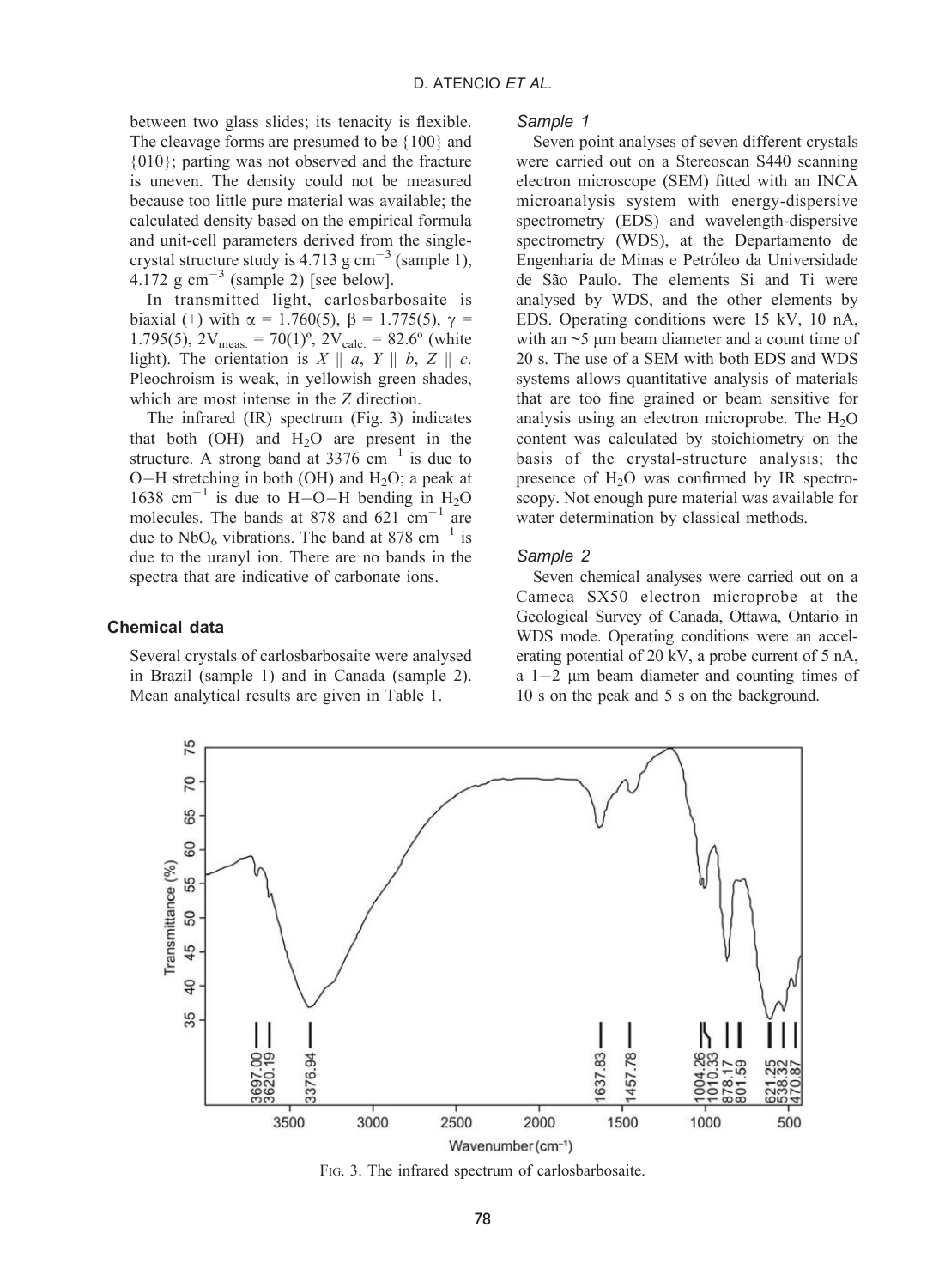|                                |                     | $-$ WDS/EDS Sample 1 $-$ |                   |                     | WDS Sample 2 -       |                   |
|--------------------------------|---------------------|--------------------------|-------------------|---------------------|----------------------|-------------------|
| Constituent                    | Mean<br>$(wt. \% )$ | Range<br>$(wt. \% )$     | Standard          | Mean<br>$(wt. \% )$ | Range<br>$(wt. \% )$ | Standard          |
| UO <sub>3</sub>                | 54.52               | $53.22 - 55.94$          | UO <sub>2</sub>   | 41.83               | $39.81 - 43.39$      | UO <sub>2</sub>   |
| CaO                            | 2.07                | $1.98 - 2.15$            | calcite           | 2.10                | $1.99 - 2.23$        | wollastonite      |
| Ce <sub>2</sub> O <sub>3</sub> | 0.33                | $0.25 - 0.41$            | CeAl <sub>2</sub> | 0.31                | $0.00 - 0.87$        | CePO <sub>4</sub> |
| Nd <sub>2</sub> O <sub>3</sub> | 0.49                | $0.26 - 0.74$            | NdF <sub>3</sub>  | 1.12                | $0.84 - 1.54$        | NdPO <sub>4</sub> |
| $Nb_2O_5$                      | 14.11               | $13.74 - 14.46$          | Nb                | 14.64               | $14.25 - 15.00$      | Nb                |
| $Ta_2O_5$                      | 15.25               | $14.41 - 16.16$          | Тa                | 16.34               | $14.87 - 17.54$      | Ta                |
| TiO <sub>2</sub>               | 2.20                | $2.03 - 2.32$            | Ti                | 0.95                | $0.20 - 1.38$        | Ti                |
| SiO <sub>2</sub>               | 2.14                | $2.02 - 2.22$            | SiO <sub>2</sub>  | 3.55                | $3.24 - 3.79$        | SiO <sub>2</sub>  |
| Fe <sub>2</sub> O <sub>3</sub> | 1.08                | $1.04 - 1.10$            | Fe                | 0.89                | $0.71 - 1.06$        | FeO               |
| $Al_2O_3$                      | 0.73                | $0.68 - 0.83$            | Al                | 0.71                | $0.65 - 0.76$        | $Al_2O_3$         |
| $H_2O^*$                       | 11.49               |                          |                   | 14.99               |                      |                   |
| Total                          | 104.41              |                          |                   | 97.43               |                      |                   |

TABLE 1. Chemical data for carlosbarbosaite.

\* The H<sub>2</sub>O content is calculated on the basis of the assigned  $O:(OH):(H<sub>2</sub>O)$  ratio (see text).

The uranium content was found to vary significantly from crystal to crystal. The narrow fibre morphology and high water content made quantitative analysis difficult. Here we present two sets of reliable chemical data that cover the range in observed  $UO<sub>3</sub>$  content. The crystalstructure analysis revealed a single U site with an appreciable deficiency in electron scattering, populated by uranium atoms and vacancies. If the U site is occupied by  $U^{6+}$ , the resulting anion in the formula unit is  $O_{10}(OH)_{2}(H_{2}O)_{2}$ , if the Usite is occupied by a vacancy, the anion is  $O<sub>2</sub>(OH)<sub>6</sub>(H<sub>2</sub>O)<sub>6</sub>$ . The chemical data (samples 1) and 2) are normalized to fourteen anions, with the  $O:(OH):(H<sub>2</sub>O)$  ratio adjusted in response to both the U content and octahedral cation  $(Nb^{5+} + Ta^{5+})$  $+ Si^{4+} + Ti^{4+} + Al^{3+} + Fe^{3+}$  sum. The anion  $O: (OH): (H<sub>2</sub>O)$  ratio is a simple combination of the U-bearing anion composition  $[O_{10}(OH)_{2}(H_{2}O)_{2}]_{x}$  and the  $\Box$ -bearing anion

composition  $[O_2(OH)_6(H_2O)_6]_{(1-x)}$ . For normalization of the sample 1 chemical data  $x = 0.70$ , for the sample 2 data  $x = 0.51$ . Empirical formulae (based on 14 anions) are as follows:  $(\Box_{0.68}Ca_{0.28}Nd_{0.02}Ce_{0.02})_{\Sigma=1.00}[U_{1.44}\Box_{0.56}O_{2.88}]$  $(H<sub>2</sub>O)<sub>1.12</sub>](Nb<sub>0.80</sub>Ta<sub>0.52</sub>Si<sub>0.27</sub>Ti<sub>0.21</sub>Al<sub>0.11</sub>$  $Fe_{0.10}$ ) $_{\Sigma=2.01}$ O<sub>4.72</sub>(OH)<sub>3.20</sub>(H<sub>2</sub>O)<sub>2.08</sub> for sample 1 and  $(\Box_{0.67}Ca_{0.27}Nd_{0.05}Ce_{0.01})_{\Sigma=1.00}[U_{1.04}\Box_{0.96}]$  $O_{2.08}(H_2O)_{1.92}$ ](Nb<sub>0.79</sub>Ta<sub>0.53</sub>Si<sub>0.42</sub>Ti<sub>0.08</sub>Al<sub>0.10</sub>  $Fe_{0.08}$ ) $_{\Sigma=2.00}$ O<sub>4.00</sub>(OH)<sub>3.96</sub>(H<sub>2</sub>O)<sub>2.04</sub> for sample 2.

For each composition, the  $Ca$  site is dominated by a vacancy, the U site by  $U^{6+}$  and the Nb site by  $Nb<sup>5+</sup>$ . The chemical variation at the U site and the anion sites is greater than the variation at the tunnel Ca and octahedral Nb sites. Simplified chemical compositions are expressed in terms of the U-bearing and  $\Box$ -bearing endmembers in Table 2.

Despite the absence of tetrahedral sites suitable for Si in the carlosbarbosaite structure, octahedral

TABLE 2. Carlosbarbosaite compositions in terms of the hypothetical endmembers.

|                      | U-bearing endmember<br>$(UO_2)_{2}Nb_2O_6(OH)_{2}(H_2O)_{2}$ | $\Box$ -bearing endmember<br>$(H_2O)_4Nb_2[O_2(OH)_4] (OH)_2(H_2O)_2$                                                                                            |
|----------------------|--------------------------------------------------------------|------------------------------------------------------------------------------------------------------------------------------------------------------------------|
| Sample 1             | 0.70                                                         | 0.30                                                                                                                                                             |
| Sample 2             | 0.51                                                         | 0.49                                                                                                                                                             |
| Sample 1<br>Sample 2 |                                                              | $(UO_2)_{1.40}(\square(H_2O)_2)_{0.60}Nb_2[O_{4.80}(OH)_{1.20}](OH)_2(H_2O)_2$<br>$(UO_2)_{1.02}(\square(H_2O)_2)_{0.98}Nb_2[O_{4.04}(OH)_{1.96}](OH)_2(H_2O)_2$ |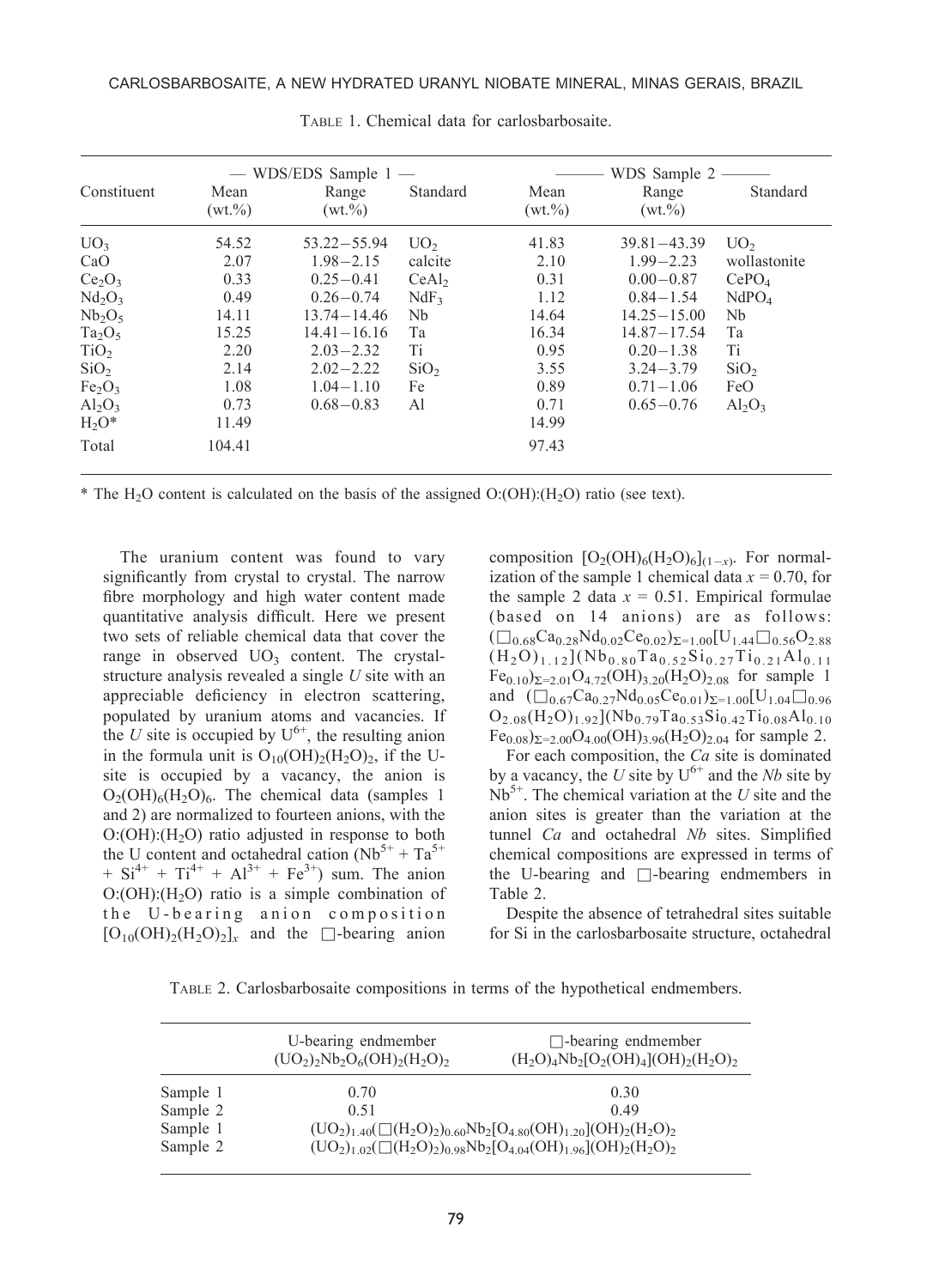|        | I(%)            | $d_{\text{meas.}}(\text{\AA})$ | $d_{\text{calc.}}(\AA)$ | h                   | k                   | l                       |
|--------|-----------------|--------------------------------|-------------------------|---------------------|---------------------|-------------------------|
|        | 80              | 8.405                          | 8.388                   | $\mathbf 1$         | $\mathbf{1}$        | $\boldsymbol{0}$        |
|        | 100             | 7.081                          | 7.089                   | $\overline{2}$      | $\overline{0}$      | $\boldsymbol{0}$        |
|        | 5               | 5.591                          | 5.613                   | $\mathbf{1}$        | 1                   | 1                       |
| $\ast$ | 15              | 5.208                          | 5.203                   | $\overline{0}$      | $\overline{2}$      | $\overline{0}$          |
| $\ast$ | 20              | 4.306                          | 4.303                   | 3                   | $\mathbf{1}$        | $\overline{0}$          |
| $\ast$ | 90              | 4.201                          | 4.194                   | $\overline{c}$      | $\overline{c}$      | $\overline{0}$          |
| $\ast$ | 20              | 3.762                          | 3.776                   | $\overline{0}$      | $\overline{0}$      | $\overline{c}$          |
| $\ast$ | 10              | 3.659                          | 3.667                   | $\overline{c}$      | $\overline{c}$      | $\mathbf 1$             |
| *      | 5               | 3.541                          | 3.544                   | 4                   | $\overline{0}$      | $\overline{0}$          |
| $\ast$ | 30              | 3.443                          | 3.443                   | $\mathbf{1}$        | 1                   | $\overline{c}$          |
| $\ast$ | 60              | 3.333                          | 3.333                   | $\overline{c}$      | $\overline{0}$      | $\overline{\mathbf{c}}$ |
| $\ast$ | 80              | 3.053                          | 3.056                   | $\overline{0}$      | $\overline{2}$      | $\overline{c}$          |
| $\ast$ | 70              | 2.931                          | 2.929                   | 4                   | $\overline{c}$      | $\boldsymbol{0}$        |
| $\ast$ | 60              | 2.803                          | 2.806                   | $\overline{c}$      | $\overline{c}$      | $\overline{c}$          |
| $\ast$ | 10              | 2.736                          | 2.736                   | 5                   | 1                   | $\overline{0}$          |
|        | 50              | 2.589                          | 2.601                   | $\overline{0}$      | 4                   | $\overline{0}$          |
|        |                 |                                | 2.584                   | 4                   | $\overline{0}$      | $\overline{c}$          |
| *      | 10              | 2.512                          | 2.514                   | $\mathbf{1}$        | 3                   | $\overline{c}$          |
| $\ast$ | 20              | 2.445                          | 2.442                   | $\overline{2}$      | 4                   | $\overline{0}$          |
| $\ast$ | 3               | 2.406                          | 2.411                   | $\mathbf{1}$        | 1                   | 3                       |
|        | 5               | 2.363                          | 2.363                   | 6                   | $\overline{0}$      | $\overline{0}$          |
|        | 20              | 2.319                          | 2.324                   | $\overline{c}$      | 4                   | 1                       |
| ×      | 10              |                                | 2.314                   | 4                   | $\overline{c}$      | $\overline{c}$          |
| ×      |                 | 2.265                          | 2.266                   | $\overline{0}$      | $\overline{c}$      | 3                       |
|        | 20              | 2.195                          | 2.195<br>2.158          | 5<br>$\overline{2}$ | 3<br>$\overline{c}$ | $\overline{0}$<br>3     |
|        | 15 <sub>b</sub> | 2.151                          | 2.151                   | 6                   | $\overline{c}$      | $\overline{0}$          |
| *      | 20              | 2.109                          | 2.108                   | 5                   | 3                   | $\mathbf{1}$            |
| ×      | 30              | 2.049                          | 2.051                   | $\overline{2}$      | 4                   | $\overline{2}$          |
| ∗      | 10              | 2.022                          | 2.021                   | 4                   | $\overline{4}$      | $\mathbf{1}$            |
|        | 3               | 2.003                          | 2.003                   | 6                   | $\overline{0}$      | $\overline{c}$          |
| ×      | 10              | 1.923                          | 1.923                   | 7                   | 1                   | 1                       |
| *      | 25              | 1.890                          | 1.888                   | $\overline{0}$      | $\overline{0}$      | $\overline{4}$          |
| ×      | 15              | 1.869                          | 1.869                   | 6                   | $\overline{c}$      | $\overline{c}$          |
| $\ast$ | 50              | 1.833                          | 1.833                   | 4                   | 4                   | $\overline{c}$          |
|        |                 |                                | 1.809                   | $\overline{0}$      | 4                   | 3                       |
|        | 3               | 1.805                          | 1.808                   | $\mathbf 1$         | 5                   | $\overline{c}$          |
| ×      | 10              | 1.772                          | 1.772                   | 8                   | $\overline{0}$      | $\boldsymbol{0}$        |
|        |                 |                                | 1.753                   | 2                   | 4                   | 3                       |
|        | 20              | 1.749                          | 1.749                   | 6                   | 4                   | $\overline{0}$          |
| ×      | 25              | 1.722                          | 1.722                   | $\overline{c}$      | $\overline{c}$      | 4                       |
|        | 3               | 1.705                          | 1.704                   | 6                   | $\overline{4}$      | 1                       |
|        |                 |                                | 1.704                   | 7                   | 3                   | 1                       |
|        |                 |                                | 1.690                   | $\overline{0}$      | 6                   | 1                       |
|        | 3               | 1.687                          | 1.685                   | $\overline{c}$      | 6                   | $\overline{0}$          |
| ×      | 15 <sub>b</sub> | 1.644                          | 1.644                   | $\overline{c}$      | 6                   | 1                       |
| ×      | 10              | 1.611                          | 1.611                   | 4                   | 4                   | 3                       |
| ×      | 40              | 1.586                          | 1.587                   | 4                   | $\overline{c}$      | $\overline{4}$          |
|        | 20              | 1.558                          | 1.560                   | 7                   | $\mathbf 1$         | 3                       |
|        |                 |                                | 1.558                   | $\overline{4}$      | 6                   | $\overline{0}$          |
|        |                 |                                | 1.533                   | 8                   | $\overline{c}$      | $\overline{c}$          |
|        | 35b             | 1.531                          | 1.528                   | $\overline{0}$      | 4                   | 4                       |
|        |                 |                                | 1.525                   | 9                   | 1                   | 1                       |

TABLE 3. X-ray powder diffraction data for carlosbarbosaite.

Si is possible;  $Si(OH)<sub>6</sub><sup>2–</sup>$  is stable at low pressure and temperature in thaumasite,  $Ca_3[Si(OH)_6][SO_4][CO_3]$ <sup>-12H<sub>2</sub>O (Edge and</sup> Taylor, 1971). The real restriction on the occurrence of  $^{[6]}$ Si in crystal structures is the crowding of cations around oxygen ions (O'Keeffe and Hyde, 1981). The occurrence of [6]Si in pyrochlore-group minerals was discussed by Atencio et al. (2010). Carlosbarbosaite might be an example of a mineral with mixed occupancies of a key domain. Unlike sites sensu stricto, domains can be defined as micro-regions in the unit cell that can host a number of alternative sites having, in a general case, different coordination numbers, as in eudialytegroup minerals (Nomura et al., 2010). If this hypothesis were correct,  $NbO<sub>6</sub>$  octahedra would be 'replaced' by  $SiO<sub>4</sub>$  tetrahedra. If Nb was present in the micro-region, the coordination number would be 6, and if Si was present, it would be 4. We have, however, no evidence to support this hypothesis.

The formulae for samples 1 and 2 contain more of the U-bearing endmember  $(x > 0.5)$  and we therefore designate  $(UO<sub>2</sub>)<sub>2</sub>Nb<sub>2</sub>O<sub>6</sub>(OH)<sub>2</sub>(H<sub>2</sub>O)<sub>2</sub>$  as the endmember composition. Minor  $Ca + REE$ occupy the channel Ca site, and minor tetravalent cations (Si and Ti) and trivalent cations (Fe and Al) are present at the octahedrally coordinated Nb site (Table 7). The  $Nb/(Nb + Ta)$  ratio is constant at  $\sim 0.6$ .

# Crystallography

X-ray powder-diffraction data obtained using a 114.6 mm diameter Debye-Scherrer powder camera with Ni-filtered CuK $\alpha$  radiation ( $\lambda$  =  $1.5418$  Å) are listed in Table 3. These data are not corrected for film shrinkage and no internal standard was used. The unit-cell parameters refined from the powder data are  $a = 14.177(3)$ ,  $b = 10.405(3), c = 7.552(2)$  Å,  $V = 1114.0(5)$  Å<sup>3</sup>,  $Z = 4$ ; they are in close agreement with those obtained from the single-crystal study. The  $a:b:c$ axial ratio calculated from the unit-cell parameters is 1.363:1:0.726.

Calculations using the Gladstone-Dale relationship based on the empirical formulae and the unit-cell data derived from single-crystal studies

<sup>1</sup> \* Lines used in the determination of the unit-cell parameters.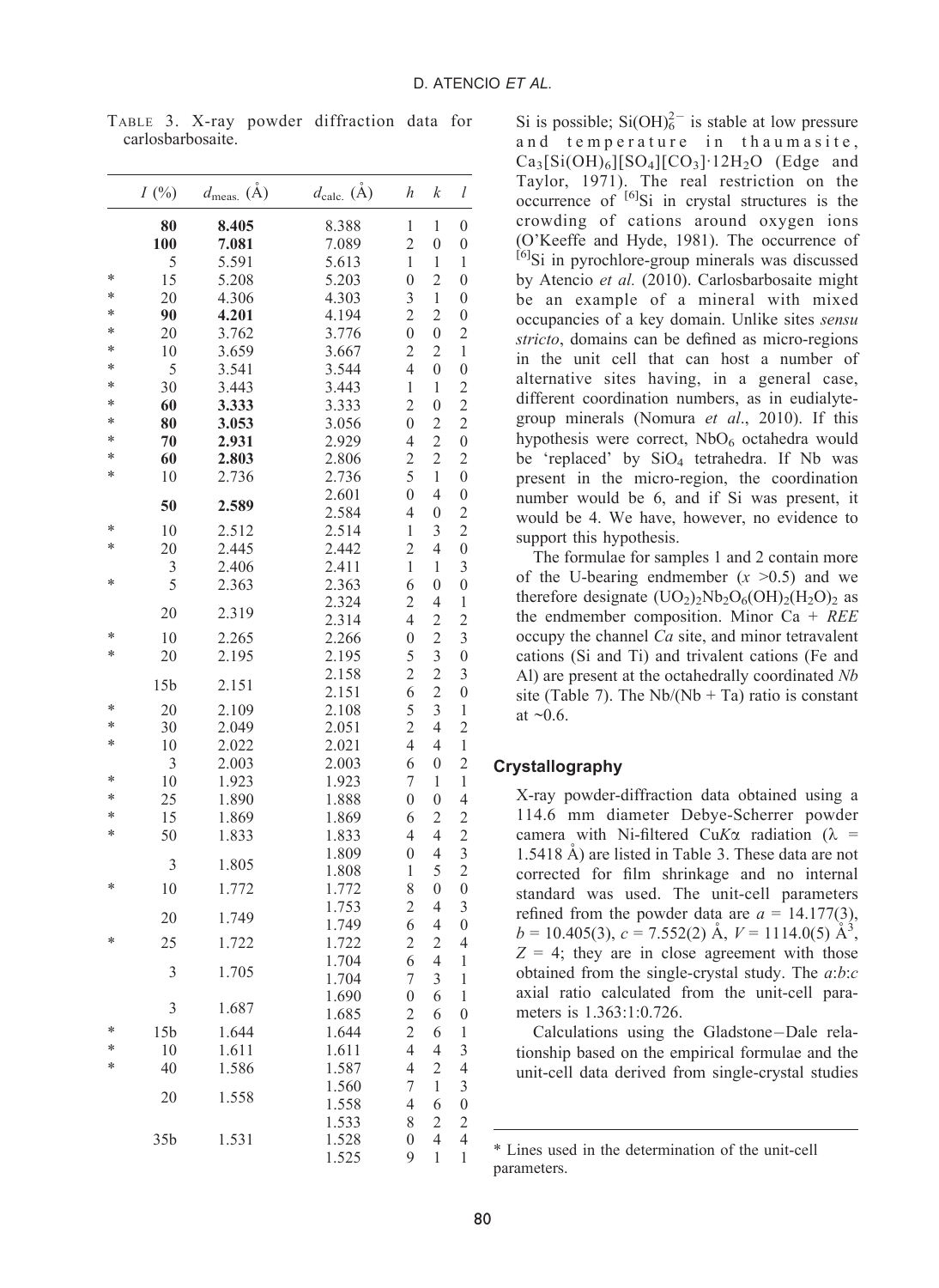yield values for  $1 - (K_p/K_c)$  of 0.124 for sample 1 (indicating poor compatibility) and 0.059 for sample 2 (indicating good compatibility) (Mandarino, 1979). According to Mandarino (1989), 27% of the oxides are in the lower two categories of fair or poor compatibility. This is in accord with the earlier conclusion of Mandarino (1981) that the Gladstone-Dale relationship is not applicable to all oxide minerals.

# Single-crystal X-ray study

A single crystal  $(2 \times 7 \times 50 \text{ }\mu\text{m})$  of carlosbarbosaite was mounted on a Bruker D8 three-circle diffractometer equipped with a rotating anode generator (MoKa radiation), multi-layer optics and an APEX-II CCD detector. The intensities of 9510 reflections were collected to  $46^{\circ}2\theta$  using 60 s per 0.3º frame and a crystal-to-detector distance of 5 cm. Empirical absorption corrections (SADABS; Sheldrick, 1998) were applied and identical data merged to give 3026 reflections covering the entire Ewald sphere. Unit-cell parameters were obtained by least-squares refinement of 2929 reflections  $[I > 8\sigma(I)]$ , and are given in Table 4 along with other pertinent crystallographic details.

The crystal structure was solved by direct methods and refined in space group Cmcm with the Bruker SHELXTL Version 5.1 system of programs (Sheldrick, 1997) to a final  $R_1$  index of 3.7% using a fully anisotropic model. Precession slices constructed from the single crystal diffraction data reveal that the crystal investigated is not an ideal simple single crystal, and contains several minor domains offset marginally from the principal crystal. Fractional atom coordinates and anisotropic displacement parameters are given in Table 5; selected bond distances in Table 6; refined site-scattering values in Table 7 and bond

valences in Table 8. The  $U$  site is surrounded by seven O atoms in a pentagonal bipyramidal arrangement. The presence of the uranyl ion  $(UO_2)^{2^+}$ , with U–O bond lengths of ~1.8 Å (Table 6), indicates that the U in the structure is present as  $U^{6+}$ ; this result is in accord with the bond-valence sum for the  $U$  site (Table 8). The  $Nb$ site is coordinated by four O atoms and two OH groups in an octahedral arrangement with a  $\langle Nb-\varphi \rangle$  distance (where  $\varphi$  denotes an unspecified anion) of 1.974  $\AA$ . The *Ca* site is coordinated by four uranyl O atoms and four  $H_2O$  groups, with a  $\langle Ca-\varphi\rangle$  distance of 2.463 Å (Table 5). Chemical analysis of the sample used for crystal structure refinement was not carried out in order to preserve it; the chemical data in Table 1 were used as a guide in the interpretation the structure refinement result. The three cation sites in carlosbarbosaite  $(U, Nb, Ca)$  reside at the  $(8g, 8e, 4c)$  sites, respectively, and contribute (2, 2, 1) a.p.f.u. (atoms per formula unit) each. Simple inspection of the chemical constituents in Table 4 reveals that all three cation sites within the structure are occupied by two or more chemical constituents with significantly different X-ray scattering values. As such, the structure refinement needs to be carried out with site-occupancy refinement of all three cation sites simultaneously. As expected, the refining site occupancies show extreme correlation with the overall scale factor, leading to greater uncertainties in the refined occupancy values. Two refinement models were tested: model A, using neutral cation and oxygen scattering factors, and model B, using neutral cation scattering factors and an ionic scattering factor for oxygen. Models A and B gave total refined scattering values for the three cation sites of 234(11) and 254(12) electrons, respectively, in comparison with 223 and 187 electrons given by the two sets of chemical data (Tables 1 and 7). We

TABLE 4. Miscellaneous crystallographic information for carlosbarbosaite.

| $a\;(\text{\AA})$ | 14.150(6)   | Crystal size $(\mu m)$      | $2 \times 7 \times 50$ |
|-------------------|-------------|-----------------------------|------------------------|
| $b\;$ (Å)         | 10.395(4)   | Radiation                   | $M$ o $K\alpha$        |
| c(A)              | 7.529(3)    | No. of reflections          | 9510                   |
| $V(A^3)$          | 1107.4(1.3) | No. in Ewald sphere         | 3026                   |
| Space group       | Cmcm        | No. with $F_0 > 4\sigma(F)$ | 455                    |
| Z                 |             | $R_{\text{merge}}\%$        | 7.6                    |
|                   |             | $R_1\%$                     | 3.7                    |
|                   |             | $wR2\%$                     | 9.4                    |
|                   |             |                             |                        |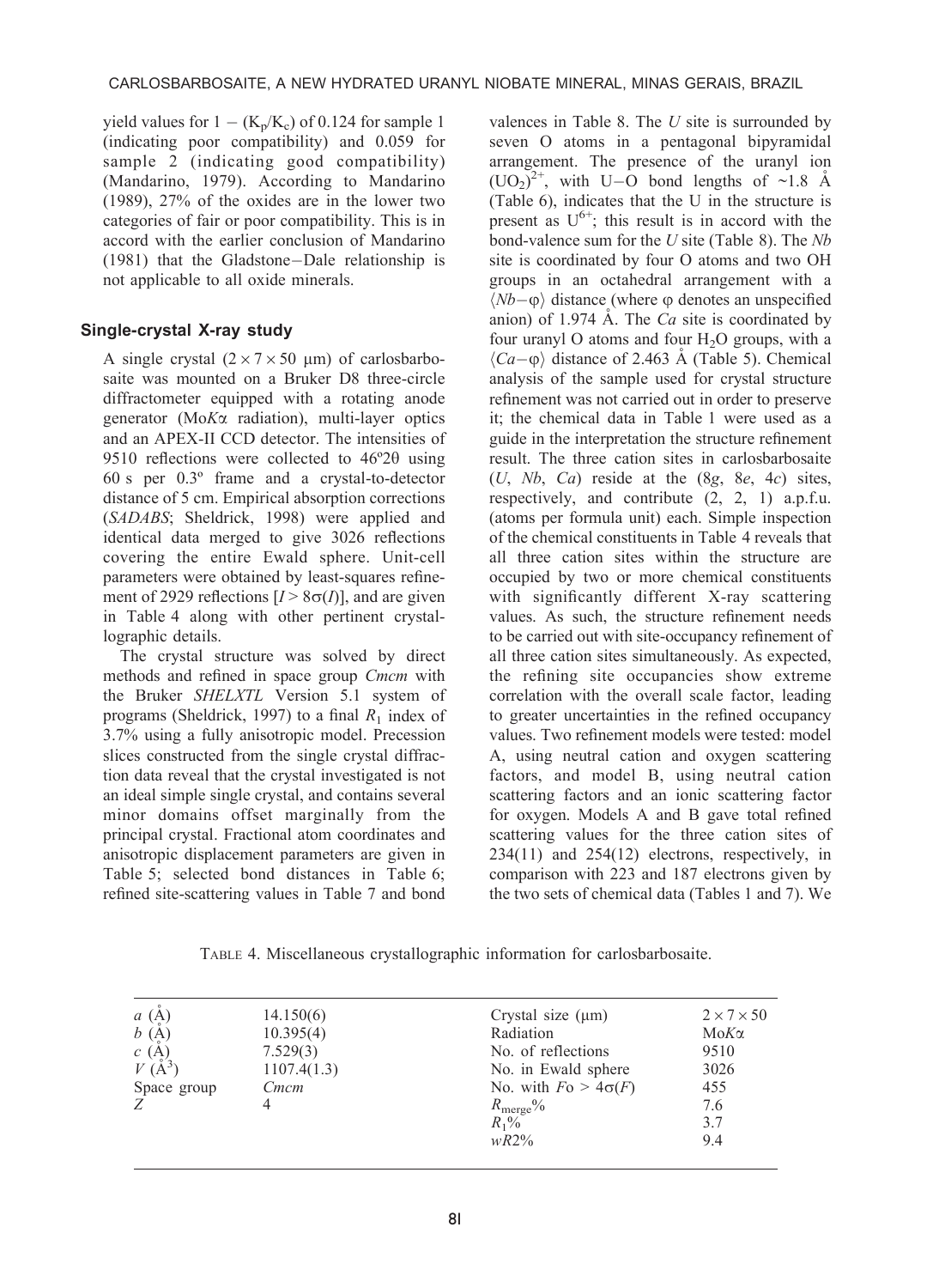| $U_{\rm eq}$  | $0.0343(4)$<br>$0.0281(8)$<br>$0.057(8)$<br>$0.061(6)$<br>$0.047(5)$<br>$0.035(4)$<br>$0.026(4)$<br>$0.033(4)$                                                                                                                                                                                         |                                                                                                     |                 |  |                                                                                                                                                                                                                                                                                                                                                                                                                                                                                                                                                    |
|---------------|--------------------------------------------------------------------------------------------------------------------------------------------------------------------------------------------------------------------------------------------------------------------------------------------------------|-----------------------------------------------------------------------------------------------------|-----------------|--|----------------------------------------------------------------------------------------------------------------------------------------------------------------------------------------------------------------------------------------------------------------------------------------------------------------------------------------------------------------------------------------------------------------------------------------------------------------------------------------------------------------------------------------------------|
| $U_{12}$      |                                                                                                                                                                                                                                                                                                        |                                                                                                     |                 |  |                                                                                                                                                                                                                                                                                                                                                                                                                                                                                                                                                    |
| $U_{13}$      |                                                                                                                                                                                                                                                                                                        |                                                                                                     |                 |  |                                                                                                                                                                                                                                                                                                                                                                                                                                                                                                                                                    |
| $U_{23}$      | $\begin{array}{r} 0 & 0 \ -0.0001(8) \ 0 & 0 \ 0 & 0 \ 0.008(5) \ 0.003(7) \ 0.003(7) \ 0.001(15) \end{array}$                                                                                                                                                                                         |                                                                                                     |                 |  |                                                                                                                                                                                                                                                                                                                                                                                                                                                                                                                                                    |
| $U_{33}$      | $\begin{array}{l} 1.0244(6)\\ 1.0267(12)\\ 1.066(14)\\ 0.063(8)\\ 0.023(8)\\ 0.035(9)\\ 0.027(5)\\ 0.015(7)\\ 0.015(7)\\ 0.015(7)\\ 0.022(7)\\ 0.075(19)\\ 0.075(19)\\ \end{array}$                                                                                                                    |                                                                                                     |                 |  |                                                                                                                                                                                                                                                                                                                                                                                                                                                                                                                                                    |
| $U_{22}$      | $\begin{array}{l} (0.507(7)\\ (0.967(1)\\ (0.443(14)\\ (0.643(13)\\ (0.62(13)\\ (0.62(1))\\ (0.62(1))\\ (0.62(1))\\ (0.62(1))\\ (0.62(1))\\ (0.62(1))\\ (0.62(1))\\ (0.62(1))\\ (0.62(1))\\ (0.62(1))\\ (0.62(1))\\ (0.62(1))\\ (0.62(1))\\ (0.62(1))\\ (0.62(1))\\ (0.62(1))\\ (0.62(1))\\ (0.62(1))$ |                                                                                                     |                 |  |                                                                                                                                                                                                                                                                                                                                                                                                                                                                                                                                                    |
| $U_{11}$      |                                                                                                                                                                                                                                                                                                        |                                                                                                     |                 |  |                                                                                                                                                                                                                                                                                                                                                                                                                                                                                                                                                    |
| $\frac{1}{2}$ |                                                                                                                                                                                                                                                                                                        |                                                                                                     |                 |  | $\begin{array}{l} \gamma_4 \\ \gamma_4 \\ \gamma_5 \\ \gamma_6 \\ \gamma_7 \\ \gamma_8 \\ \gamma_9 \\ \gamma_1 \\ \gamma_4 \\ \gamma_6 \\ \gamma_7 \\ \gamma_8 \\ \gamma_1 \\ \gamma_1 \\ \gamma_2 \\ \gamma_1 \\ \gamma_2 \\ \gamma_3 \\ \gamma_1 \\ \gamma_2 \\ \gamma_3 \\ \gamma_4 \\ \gamma_5 \\ \gamma_6 \\ \gamma_7 \\ \gamma_8 \\ \gamma_9 \\ \gamma_1 \\ \gamma_1 \\ \gamma_2 \\ \gamma_3 \\ \gamma_4 \\ \gamma_5 \\ \gamma_6 \\ \gamma_7 \\ \gamma_8 \\ \gamma_9 \\ \gamma_9 \\ \gamma_1 \\ \gamma_1 \\ \gamma_2 \\ \gamma_4 \\ \gamma_$ |
| q/            | $\begin{array}{l} 0.27203(10\\ 1/2\\ 1/3\\ 0.0127(17)\\ 0.1709(16)\\ 0.1709(15)\\ 0.3780(15)\\ 0.371(10)\\ 0.4471(14)\\ 0.6106(14)\\ 0.0126(3) \end{array}$                                                                                                                                            |                                                                                                     |                 |  |                                                                                                                                                                                                                                                                                                                                                                                                                                                                                                                                                    |
|               | 18296(12<br>.26634(7)                                                                                                                                                                                                                                                                                  | $\begin{array}{l} \frac{1}{2} \\ 1.3622(14) \\ 1.1633(12) \\ 1.3020(7) \\ 1.3758(9) \\ \end{array}$ |                 |  |                                                                                                                                                                                                                                                                                                                                                                                                                                                                                                                                                    |
| Site          |                                                                                                                                                                                                                                                                                                        |                                                                                                     | esser<br>Sesser |  |                                                                                                                                                                                                                                                                                                                                                                                                                                                                                                                                                    |

TABLE 5. Fractional atom coordinates and anisotropic displacement parameters  $(\hat{A}^2)$  for carlosbarbosaite.

TABLE 5. Fractional atom coordinates and anisotropic displacement parameters  $(\hat{A}^2)$  for carlosbarbosaite.

used model B for comparison with the chemistry in Table 1, as the site scattering at the octahedrally coordinated Nb site appears to be in better agreement with the observed chemistry. The crystal selected for single XRD analysis appears to contain slightly more U than either of the chemical analyses suggest (i.e. model A:  $148e^-$  =  $U_{1.61}$ ; model B:  $160e^{-} = U_{1.74}$ ). The species that is most closely related to carlosbarbosaite is the recently described mineral holfertite, in which a structure is reported with  $U$  sites containing  $U_{1.75}^{6+}$   $\square_{0.25}$ , and 1.74  $U^{6+}$  from electron microprobe analysis (Sokolova et al., 2005; Belakovskiy et al., 2006). Both holfertite and carlosbarbosaite show a similar deficiency in  $U^{6+}$  (relative to an ideal sum of 2).

# Description of the structure

## The  $(UO_2)_2Nb_2O_6(OH)_2(H_2O)_2$  endmember

In carlosbarbosaite, pairs of  $NbO_4(OH)$ <sub>2</sub> octahedra share their OH-OH edge to form  $Nb_2O_8(OH)$ <sub>2</sub> dimers that link along [001] to other dimers at their O-vertices, to form a  $Nb<sub>2</sub>O<sub>6</sub>(OH)$ <sub>2</sub> double chain (Fig. 4*a*). Pentagonal bipyramids of U polyhedra link along their  $O(3) - O(3)$  edges to form  $UO<sub>5</sub>$  chains parallel to [001] (Fig. 4b), and the  $UO_5$  and  $Nb_2O_6(OH)_2$ chains share  $O(3) - O(4)$  edges to form an open U-Nb- $\varphi$  framework with tunnels along [001] that contain  $Ca(H<sub>2</sub>O)<sub>4</sub>$  clusters (Fig. 5). In carlosbarbosaite, each  $Nb<sub>2</sub>O<sub>6</sub>(OH)<sub>2</sub>$  double chain links to four  $UO_5$  chains, and each  $UO_5$  chain, in turn, links to two  $Nb<sub>2</sub>O<sub>6</sub>(OH)<sub>2</sub>$  double chains forming square-shaped tunnels. In the related mineral holfertite, chains of edge-sharing U polyhedra (six coordinate) share vertices with single chains of  $Ti<sub>5</sub>$  bipyramids to form similar tunnels that also contain  $Ca(H<sub>2</sub>O)<sub>x</sub>$  clusters; each  $Ti-\varphi$  chain links to three flanking  $UO_4$  chains, and each  $UO_4$  chain, in turn, links to two Ti- $\varphi$ chains to form triangular-shaped tunnels (Sokolova et al., 2005). The triangular-shaped tunnels in holfertite are wider and the  $Ca-H<sub>2</sub>O$ tunnel occupants show appreciable positional disorder, in comparison to the more compact square-shaped tunnels in carlosbarbosaite which contain reasonably well ordered  $Ca(H<sub>2</sub>O)<sub>4</sub>$  clusters. A cut-away view along the tunnel in carlosbarbosaite is shown in Fig. 6; portions of the two  $Nb_2O_6(OH)$ <sub>2</sub> double chains that border the tunnel are at the margins, and a 50% alternating occupation of the Ca site is shown within the tunnel. The  $Ca$  site forms four weak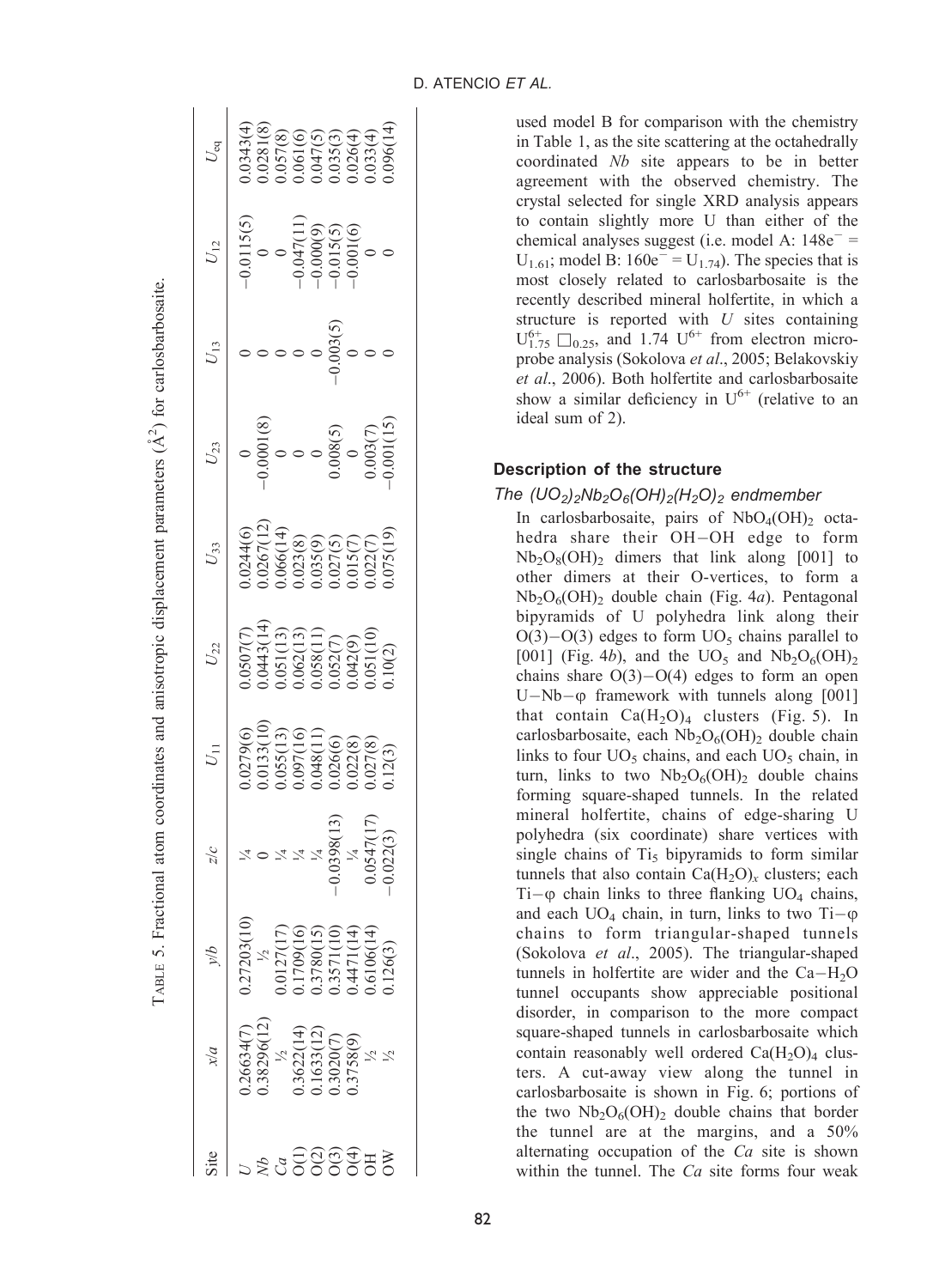| $U - O(1)$                       | 1.72(2)              | $Ca-O(1)$                  | $2.55(2) \times 2$   |
|----------------------------------|----------------------|----------------------------|----------------------|
| $U - O(2)$                       | 1.827(16)            | $Ca-O(2)$                  | $2.702(18) \times 2$ |
| $U - O(3)$                       | $2.289(10) \times 2$ | $Ca-OW$                    | $2.24(3) \times 2$   |
| $U - O(3)$                       | $2.408(10) \times 2$ | $Ca-OW$                    | $2.36(3) \times 2$   |
| $U - O(4)$                       | 2.390(13)            | $\langle Ca-\omega\rangle$ | 2.463                |
| $\langle U - O_{\rm ur} \rangle$ | 1.774                |                            |                      |
| $\langle U - O_{eq} \rangle$     | 2.357                |                            |                      |
| $Nb-O(3)$                        | $1.900(10) \times 2$ | $OH \cdots OM$             | 2.75(4)              |
| $Nb-O(4)$                        | $1.964(4) \times 2$  | $OW \cdots O(2)$           | $2.877(19) \times 2$ |
| $Nb-OH$                          | $2.057(9) \times 2$  | $O(2) - OW - O(2)$         | 106.9(9)             |
| $\langle Nb-\varphi\rangle$      | 1.974                |                            |                      |
|                                  |                      |                            |                      |

TABLE 6. Selected interatomic distances and angles for carlosbarbosaite.

Mean values are listed in bold.

bonds to uranyl oxygen ions (Table 8), and four stronger bonds to the  $H<sub>2</sub>O$  groups that lie above and below the Ca position. The H-bond from the OH group is directed towards the  $H_2O$  group, and each  $H<sub>2</sub>O$  group directs H-bonds towards the uranyl O(2) position (Fig. 6; Table 8).

# The  $(H_2O)_4Nb_2[O_2(OH)_4](OH)_2(H_2O)_2$ endmember

If the  $U$  site is occupied by vacancy, local bondvalence arguments suggest the following changes to the anion:  $O(1)$  and  $O(2)$  sites are occupied by  $H<sub>2</sub>O$  groups and the  $O(3)$  site is occupied by an (OH) group (Table 8). The O(4) site remains occupied by  $O^{2-}$ , receiving additional H-bonding as required. The *Nb* site is coordinated by 2  $O^{2-}$  + 4 (OH) anions, and the  $Ca$  site by 8 H<sub>2</sub>O groups. The complete anion chemistry (p.f.u.) for the  $\Box$ -bearing endmember on a site basis is: O(1) =  $(H_2O)_2$ ,  $O(2) = (H_2O)_2$ ,  $O(3) = (OH)_4$ ,  $O(4) =$  $O_2^{2-}$ , OH = (OH)<sub>2</sub> and OW = (H<sub>2</sub>O)<sub>2</sub>; this gives  $O_2(OH)_6(H_2O)_6$  for the fourteen anions.

#### Related U-Nb-O tunnel compounds

A very similar tunnel structure is observed in the compound  $Cs(UO<sub>2</sub>)<sub>2</sub>Nb<sub>2</sub>(O<sub>7.5</sub>\square<sub>0.5</sub>)$ , which also

| Site |                                                         | Structure refinement     | - Electron microprobe –                                                                                                                                            |            |                     |  |  |  |
|------|---------------------------------------------------------|--------------------------|--------------------------------------------------------------------------------------------------------------------------------------------------------------------|------------|---------------------|--|--|--|
|      | Electrons<br>O <sub>neutral</sub><br>O <sub>ionic</sub> | $\langle r \rangle^{**}$ | Assignment (Sample 1) a.p.f.u.<br>Assignment (Sample 2) a.p.f.u.                                                                                                   | Electrons  | $\langle r \rangle$ |  |  |  |
| U    | 148(3)<br>160(4)                                        | 0.83                     | $U_{1.44}$ 0.56<br>$U_{1.04}$ 0.96                                                                                                                                 | 132<br>96  | 0.81<br>0.81        |  |  |  |
| Nh   | 78(2)<br>85(2)                                          | 0.61                     | $Nb_{0.80}Ta_{0.52}Si_{0.27}Ti_{0.21}Al_{0.11}Fe_{0.10}$<br>$Nb_{0.79}Ta_{0.53}Si_{0.42}Ti_{0.08}Al_{0.10}Fe_{0.08}$                                               | 83<br>82   | 0.60<br>0.58        |  |  |  |
| Ca   | 7.8(6)<br>8.6(6)                                        | 1.11                     | $\Box$ <sub>0.68</sub> Ca <sub>0.28</sub> Nd <sub>0.02</sub> Ce <sub>0.02</sub><br>$\Box$ <sub>0.67</sub> Ca <sub>0.27</sub> Nd <sub>0.05</sub> Ce <sub>0.01</sub> | 8<br>9     | 1.12<br>1.12        |  |  |  |
|      | 234<br>254                                              |                          | (Total electrons)                                                                                                                                                  | 223<br>187 |                     |  |  |  |

TABLE 7. Refined site-scattering values (e.p.f.u.)\* for carlosbarbosaite.

\* The abbreviation e.p.f.u. is electrons per formula unit.

\*\* The (observed mean bond length - calculated mean anion radius).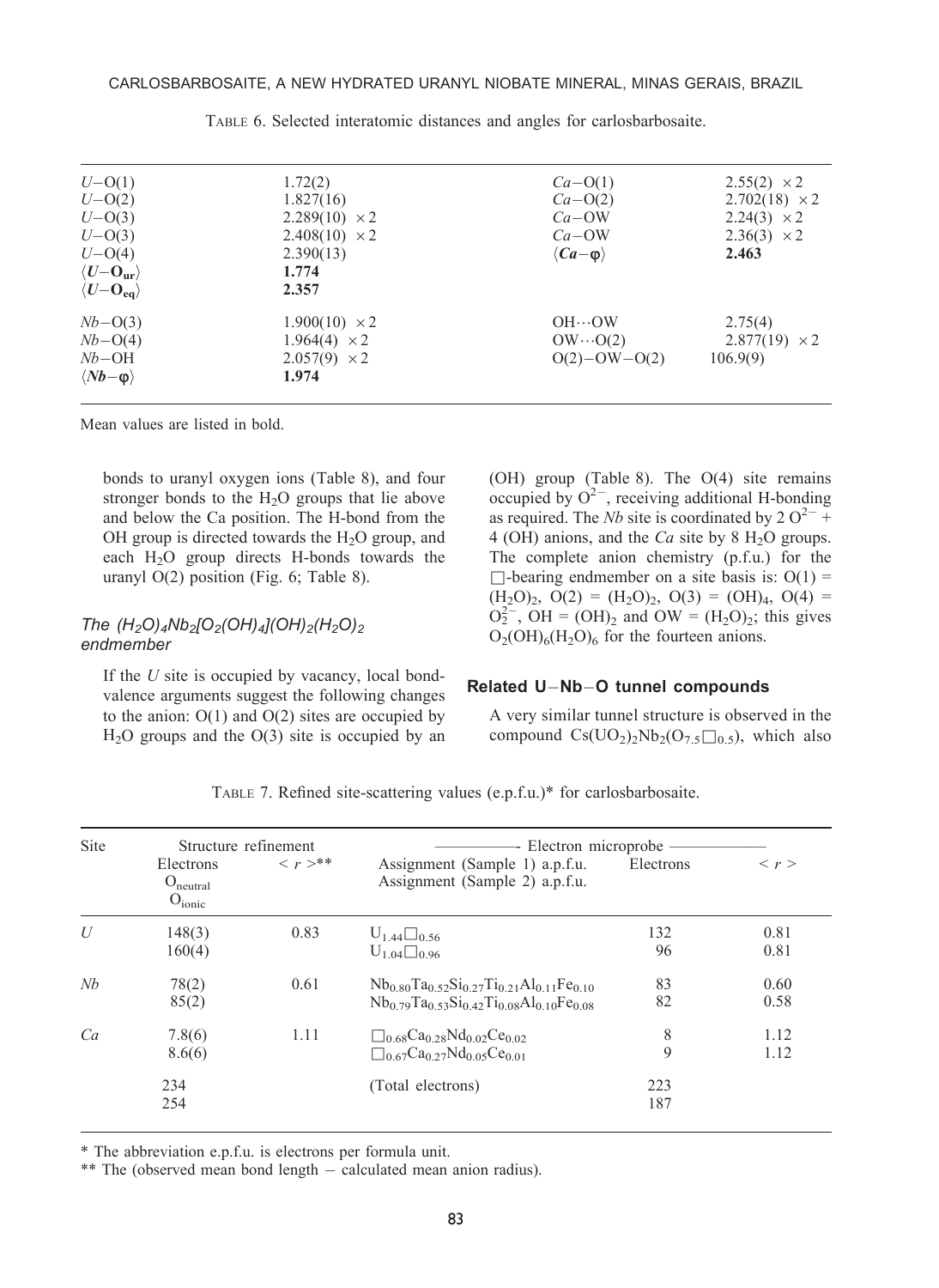# D. ATENCIO ET AL.

|      | U                                  | Nb                                                        | Ca                                                                            | Sum  | [H(1)] | [H(2)] | [H(3)] | Sum  |
|------|------------------------------------|-----------------------------------------------------------|-------------------------------------------------------------------------------|------|--------|--------|--------|------|
| O(1) | 1.89                               |                                                           | $0.21 \times 21 \times 1/2 \rightarrow$                                       | 2.00 |        |        |        | 2.00 |
| O(2) | 1.54                               |                                                           | $0.14 \times 2 \downarrow \times 1/2 \rightarrow$                             | 1.61 |        | 0.20   | 0.20   | 2.01 |
| O(3) | $0.63 \times 2$<br>$0.50 \times 2$ |                                                           |                                                                               | 2.16 |        |        |        | 2.16 |
| O(4) | 0.52                               | $1.03 \times 2$<br>$0.87 \times 2$ $\times 2 \rightarrow$ |                                                                               | 2.26 |        |        |        | 2.26 |
| OH   |                                    | $0.67 \times 2 \downarrow \times 2 \rightarrow$           |                                                                               | 1.34 | 0.80   |        |        | 2.14 |
| OW   |                                    |                                                           | $0.48 \times 24 \times 1/2 \rightarrow 0.35 \times 24 \times 1/2 \rightarrow$ | 0.41 | 0.20   | 0.80   | 0.80   | 2.21 |
| Sum  | 6.21                               | 5.14                                                      | 2.36                                                                          |      | 1.00   | 1.00   | 1.00   |      |

TABLE 8. Bond-valence analysis for carlosbarbosaite.\*

\* Bond-valence parameters are taken from Brese and O'Keeffe (1991) and Burns et al. (1997).

crystallizes in space group Cmcm and has similar cell parameters ( $a = 13.952, b = 10.607, c =$ 7.748 A<sup> $($ </sup> Surblé *et al.*, 2006; Fig. 7*a*). The framework is nearly the same as that of carlosbarbosaite, but in  $Cs(UO<sub>2</sub>)<sub>2</sub>Nb<sub>2</sub>(O<sub>7.5</sub>\square<sub>0.5</sub>), 25% of the Nb$ bearing polyhedral dimers contain an anion vacancy along their shared O-O edge, and they form corner-sharing pairs of trigonal

bipyramids (cf. Gasperin, 1986). The disordered anion vacancies along the Nb-O chains are necessary to maintain overall charge balance for a composition containing a single univalent cation (Gasperin, 1986, 1987; Surblé et al., 2006). The U-Nb-O framework architecture may present itself in a more distorted form (space group Pnma), in which the tunnels are elliptical in cross-section (Fig. 7b) and contain



FIG. 4. The structural arrangement of carlosbarbosaite. (a) The  $Nb_2\varphi_8$  double chain projected onto (010). (b) The  $UO<sub>5</sub>$  chain and Nb<sub>2</sub> $\varphi<sub>8</sub>$  double chain linkage projected onto (100). The Nb octahedra are pink, U pentagonal bipyramids are yellow.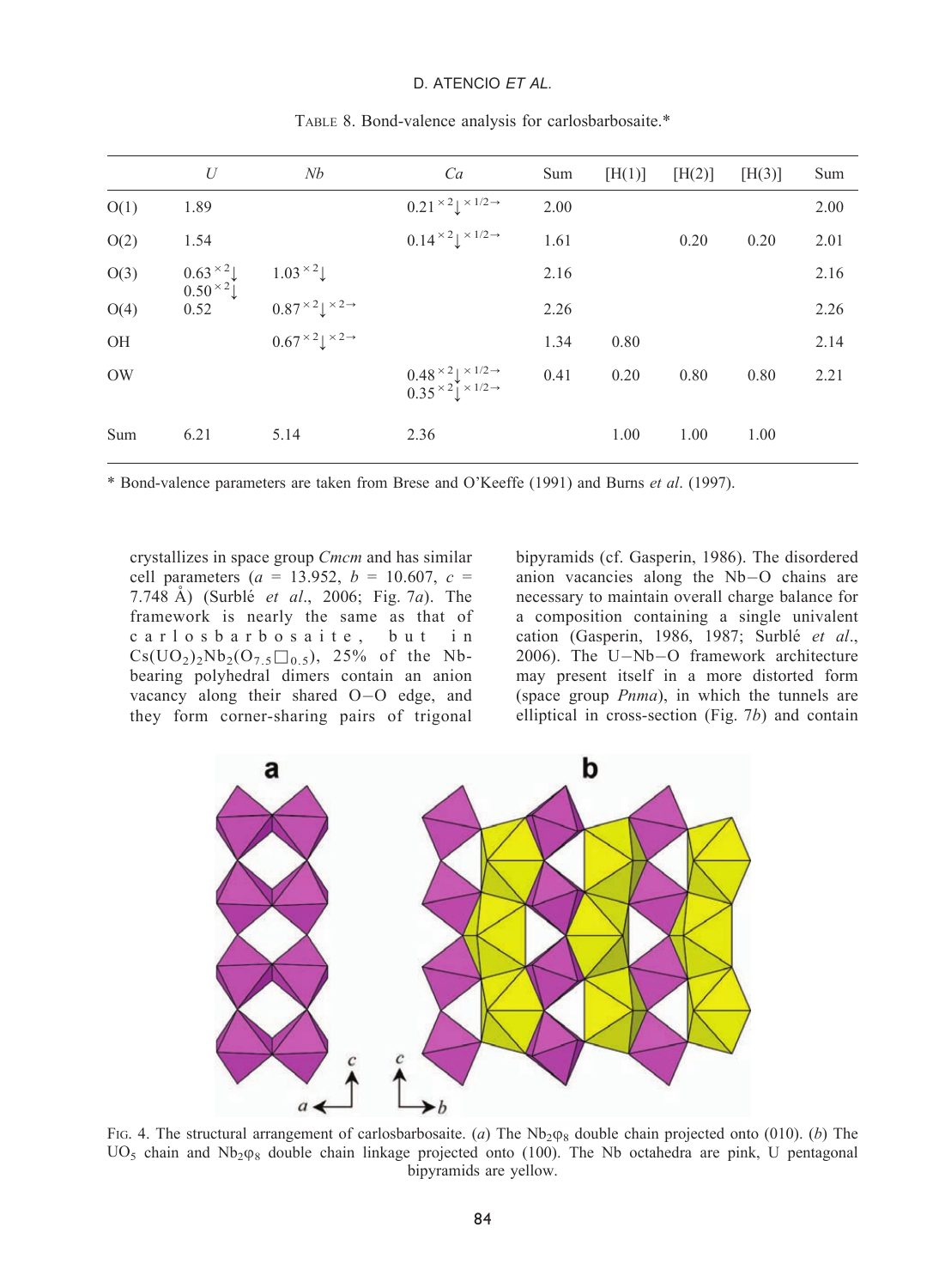CARLOSBARBOSAITE, A NEW HYDRATED URANYL NIOBATE MINERAL, MINAS GERAIS, BRAZIL



FIG. 5. The U-Nb- $\phi$  framework of carlosbarbosaite projected onto (001); Ca(H<sub>2</sub>O)<sub>4</sub> groups are shown in the tunnels. The Nb octahedra are pink, U pentagonal bipyramids are yellow, Ca atoms are represented by green circles,  $H_2O$  groups by blue circles and weak  $Ca-O<sub>uranyl</sub>$  bonds by dashed lines.

either two smaller univalent cations (i.e.  $Na<sup>+</sup>$  or K<sup>+</sup>) of the form  $(\varphi^+)_2$ (UO<sub>2</sub>)<sub>2</sub>Nb<sub>2</sub>O<sub>8</sub> (Surblé *et al.*, 2006), or a single larger univalent cation (i.e.  $TI^+$ or Rb<sup>+</sup>) disordered over the same tunnel site of the form  $(\varphi^+)(UO_2)_2Nb_2(O_{7.5}\square_{0.5})$  (Gasperin, 1987; Surblé et al., 2006). In the former compounds Nb-O chains contain simple edgesharing  $Nb<sub>2</sub>O<sub>10</sub>$  dimers, and in the latter compounds anion vacancies occur between adjacent Nb atoms (in 25% of cases) resulting in a combination of  $Nb<sub>2</sub>O<sub>11</sub>$  corner-sharing pairs of trigonal bipyramids and edge-sharing  $Nb<sub>2</sub>O<sub>10</sub>$ dimers. In all of the synthetic U-Nb-O tunnel compounds, the univalent cations are located midway between the uranyl oxygen ions that project from the tunnel walls, maximizing the distance between the uranyl oxygen ions and tunnel cations. In carlosbarbosaite, the Ca tunnel site is adjacent to the uranyl oxygen ions, minimizing the distance between the uranyl oxygen ions and the  $Ca$  site. The bulky  $H_2O$ groups are located midway between the uranyl oxygen ions, and are H-bonded to them (Fig. 6).

## The U-Nb-O framework-tunnel synergy

In synthetic U-Nb-O framework tunnel compounds several crystal-chemical relations are evident: (1) stereochemical variation associated with the distorted  $Nb<sup>5+</sup>$  cation allows octahedral and trigonal bipyramidal geometries, producing a framework that can vary its anion content and overall charge; (2) tunnel cross-sectional shape variation is permitted by flexure across the shared edges of U-O and Nb-O chains; (3) variability in the size and occupancy of univalent tunnel cations that position themselves midway between uranyl oxygen ions bordering the tunnels is coupled to  $(1)$  and  $(2)$ .

The discovery of carlosbarbosaite results in the following additional observations: (1) chemical variation is possible in the anion along the shared edge of the  $Nb_2\varphi_{10}$  dimer, namely an (OH) group, that H-bonds to the tunnel constituent; (2) a bulky channel complex, namely a  $Ca(H<sub>2</sub>O)<sub>4</sub>$  group, that carries a  $2^+$  charge can be present; (3) a new positioning of the tunnel occupant centred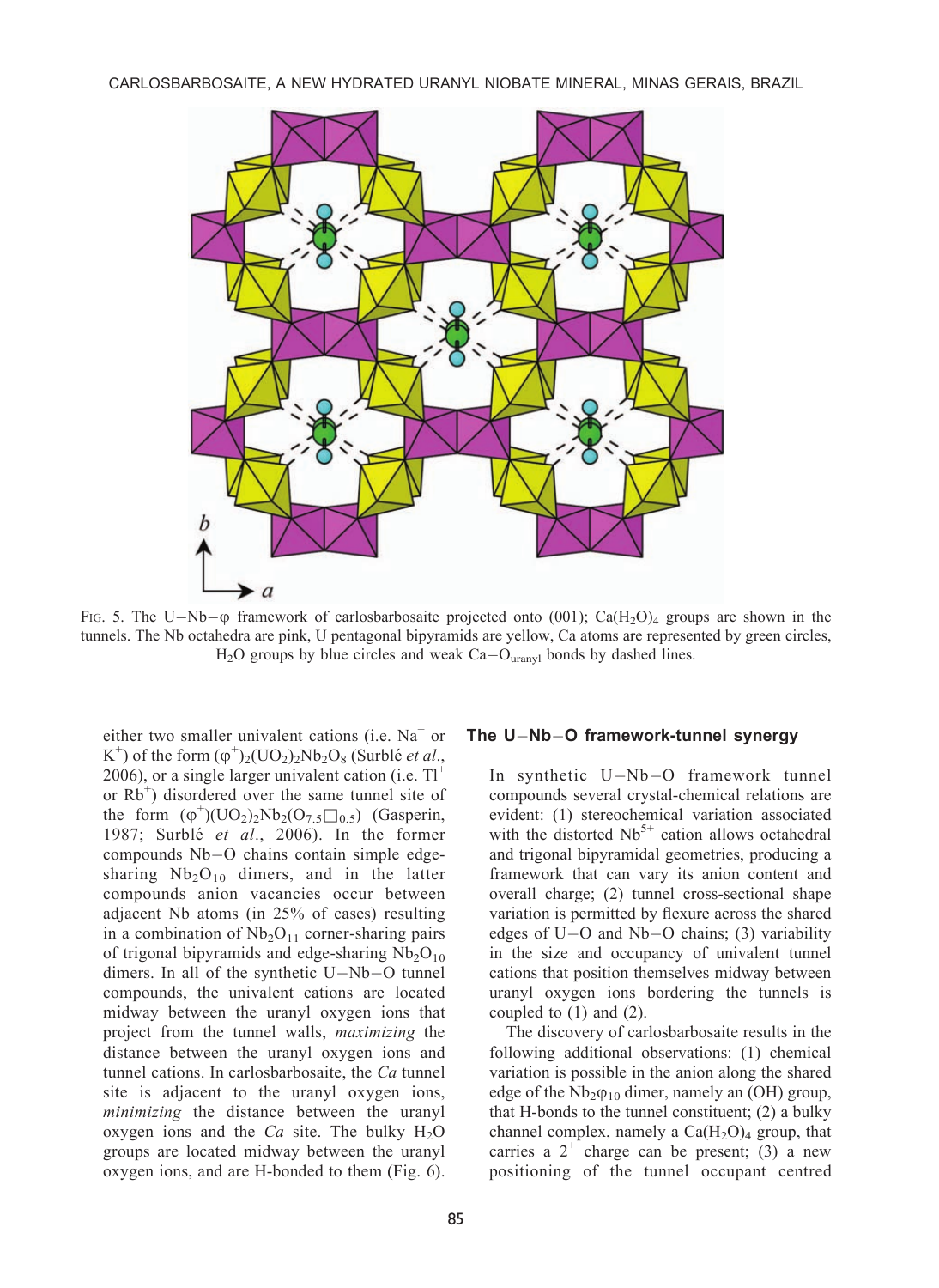D. ATENCIO ET AL.



FIG. 6. A cut-away view of the channel in carlosbarbosaite with partial  $Nb_2\varphi_8$  double chains at the margins and Ca coordination in the tunnel. The Ca atoms are represented by green circles, H2O groups by blue circles, (OH) groups by black circles, O atoms by red circles, Nb atoms by pink circles and directed H-bonds by dashed arrows.

adjacent to the uranyl oxygen ions bordering the tunnels is coupled to (1) and (2).

With the structural diversity of U-Nb-O framework tunnel structures to act as a guide, it is tempting to envision further modifications such as protonation of the Nb octahedron, in combination with occupation of the tunnel by a large univalent cation. A more detailed examination of the  $Cs(UO_2)_2Nb_2(O_{7.5}\square_{0.5})$  compound of Surblé et al. (2006) results in the bond valence analysis

given in Table 9 and the O(5) environment shown in Fig. 8a. It is immediately apparent that the  $O(5)$  anion (along the shared  $Nb<sub>2</sub>O<sub>10</sub>$  edge) is very under-bonded (with a bond valence sum of 1.50 vu). The channel Cs, which is  $4.17 \text{ Å}$ away, offers no significant additional valence contribution, and we are left with the supposition that this highly undersaturated anion is a salient feature of the structure. If we now envision a simple protonation of half of the O(5) anions, to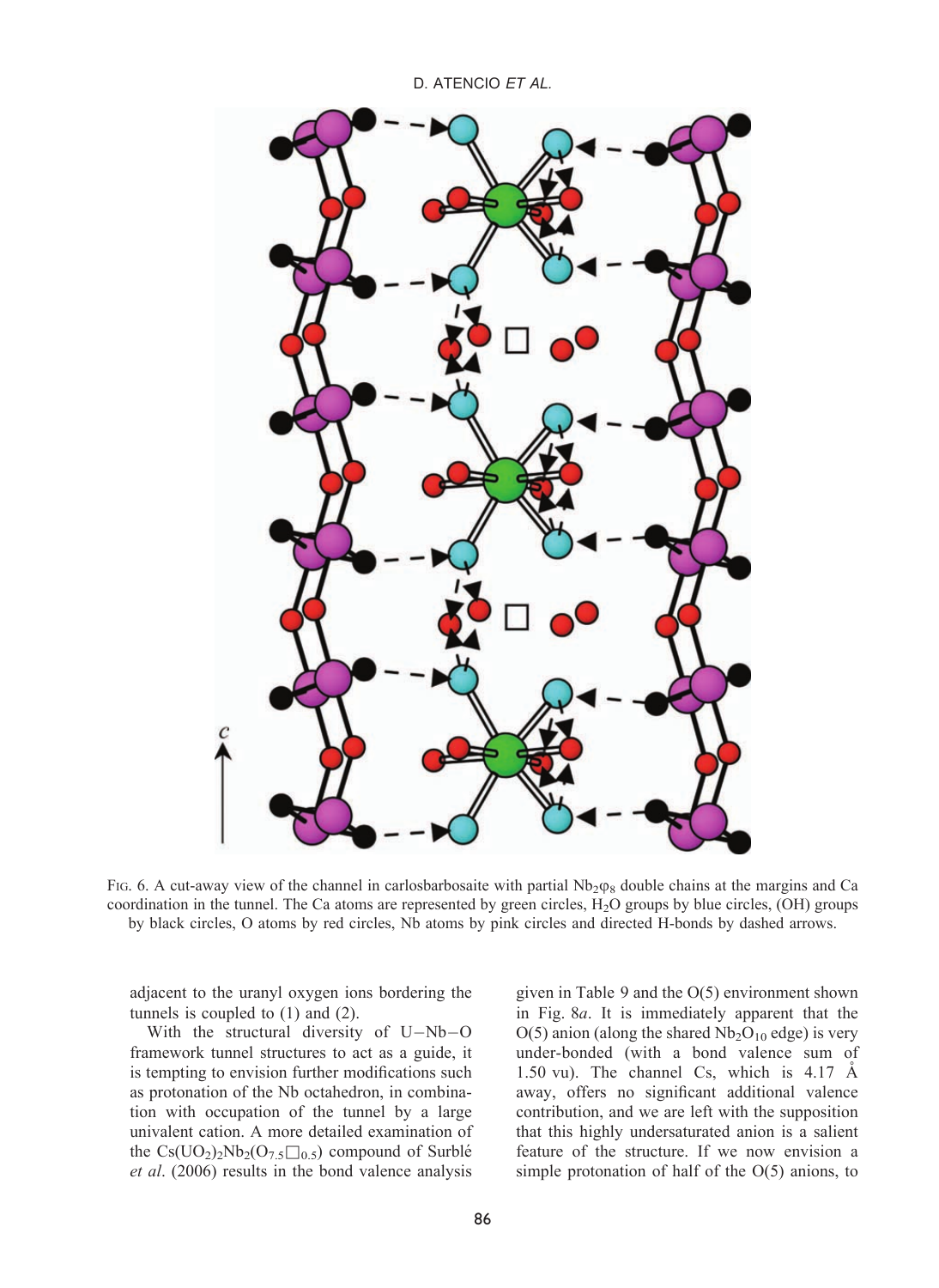

FIG. 7. The U–Nb–O framework of (a)  $Cs(UO_2)_2Nb_2(O_{7,5}\square_{0.5})$  projected onto (001), and (b)  $K_2(UO_2)_2Nb_2O_8$ projected onto (010), Surblé et al. (2006). The Nb octahedra are pink, U pentagonal bipyramids are yellow, Cs atoms are represented by grey circles and K atoms by orange circles.

form (OH) groups, with the other half of the O(5) anions acting as H-bond acceptors, an equitable bond valence summation at all O(5) anions is easily achieved with minor complimentary

Nb-O(5) bond length adjustments (Fig. 8b). We note that the average of the two proposed Nb-O(5) distances  $[(2.10 + 1.95)/2 = 2.025$  Å] and their associated average bond valence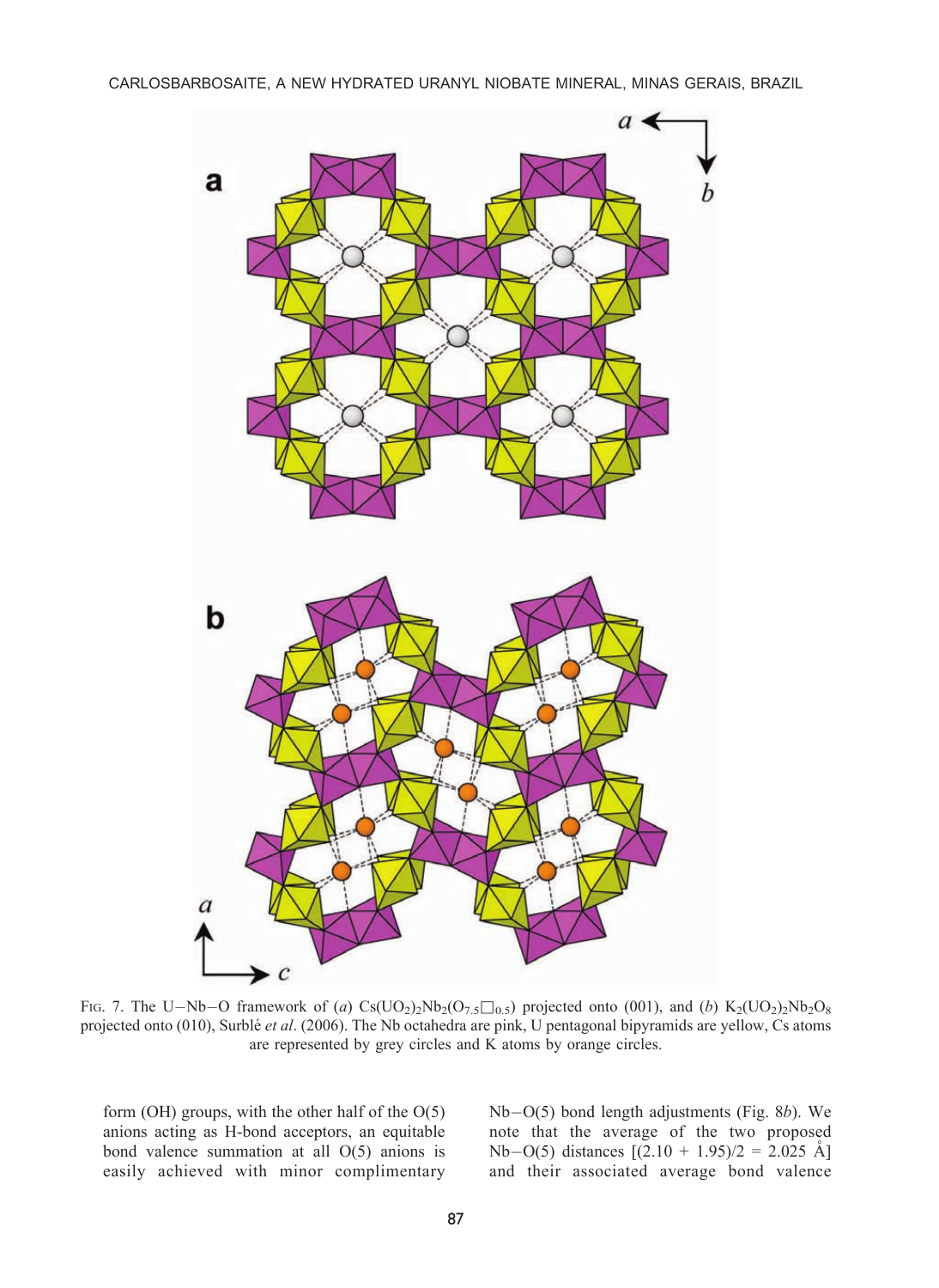**a** 
$$
Cs(UO_2)_2Nb_2(O_{7.5}\square_{0.5})
$$
; Surblé *et al.*, 2006

Arrangement frequency: 75%



\* O(5)' position inferred from Gasperin (1986)

$$
\begin{array}{|l|} \hline \textbf{Proposed} & \text{Cs}(\text{UO}_2)_2\text{Nb}_2\text{O}_7 \text{ (OH)}\\ \hline \end{array}
$$

50% Arrangement frequency:

50%

 $25%$ 



FIG. 8. The local O(5) bonding environments in (a)  $\text{Cs}(\text{UO}_2) \text{2Nb}_2(\text{O}_{7.5}\square_{0.5})$ , Surblé *et al.* (2006), and (b) the proposed  $Cs(UO<sub>2</sub>)<sub>2</sub>Nb<sub>2</sub>O<sub>7</sub>(OH)$ . Bond valence values (vu) are shown in boxes.

|      | U                                            | Nb                                              | $C_{S}$                                         | Sum  |
|------|----------------------------------------------|-------------------------------------------------|-------------------------------------------------|------|
| O(1) | $0.49 \times 2$<br>$0.60 \times 2$<br>$0.52$ | $0.86 \times 2$                                 |                                                 | 1.95 |
| O(2) |                                              | $0.74 \times 2 \downarrow \times 2 \rightarrow$ |                                                 | 2.00 |
| O(3) | 1.66                                         |                                                 | $0.11 \times 4 \downarrow \times 2 \rightarrow$ | 1.88 |
| O(4) | 1.68                                         |                                                 | $0.10 \times 4$ $\times 2 \rightarrow$          | 1.88 |
| O(5) |                                              | $0.75 \times 2 \downarrow \times 2 \rightarrow$ |                                                 | 1.50 |
| Sum  | 6.04                                         | 4.70                                            | 0.84                                            |      |

TABLE 9. Bond-valence analysis for  $Cs(UO<sub>2</sub>)<sub>2</sub>Nb<sub>2</sub>(O<sub>7.5</sub>\square<sub>0.5</sub>)$ .\*

\* Bond-valence parameters are taken from Brese and O'Keeffe (1991) and Burns et al. (1997).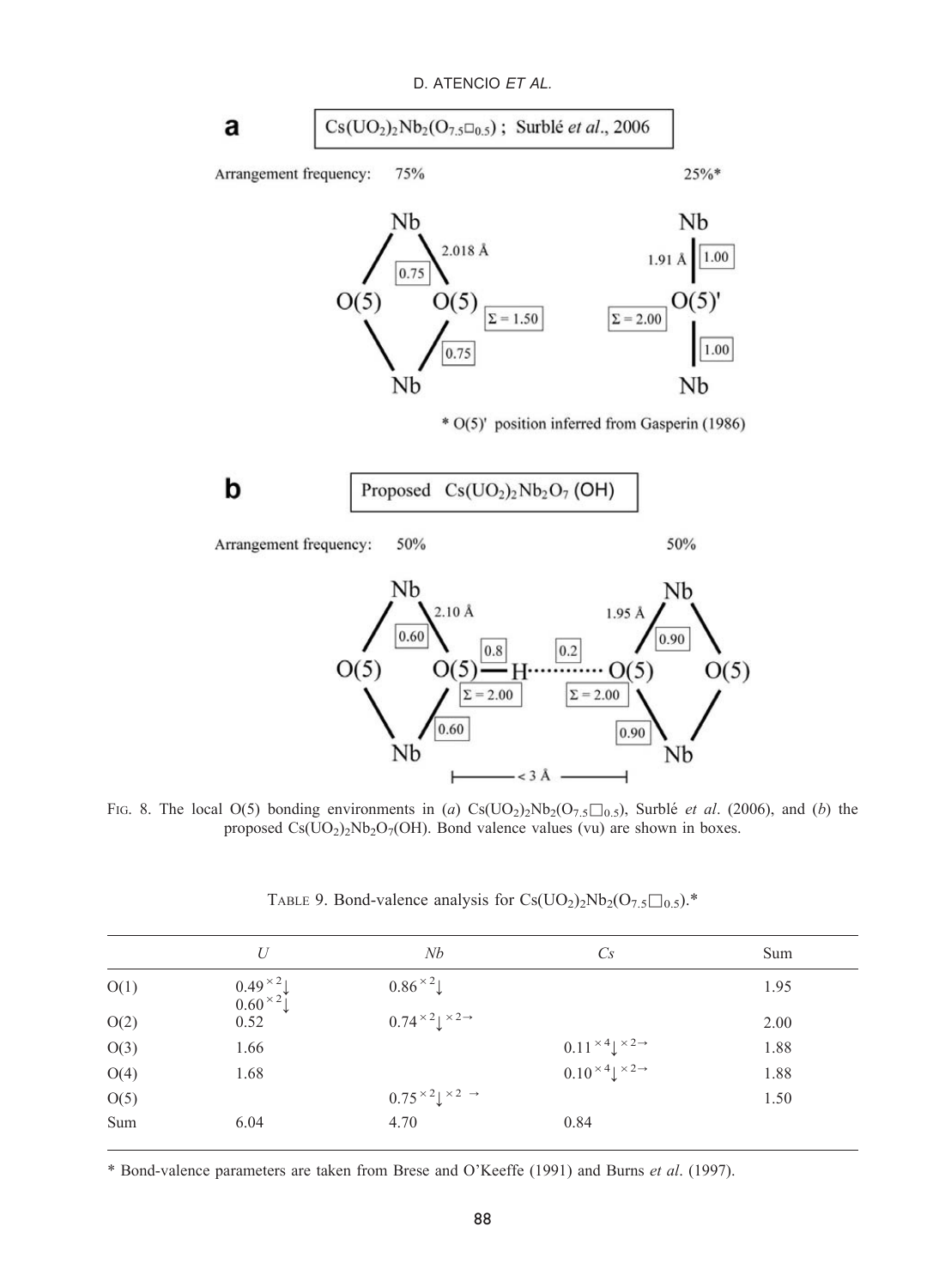CARLOSBARBOSAITE, A NEW HYDRATED URANYL NIOBATE MINERAL, MINAS GERAIS, BRAZIL



FIG. 9. A cut-away view of the tunnel in the proposed  $\text{Cs}(\text{UO}_2)_2\text{Nb}_2\text{O}_7(\text{OH})$  compound showing the H-bonding along the tunnel wall between neighbouring O(5) sites. The Nb atoms are indicated by pink circles, O atoms by red circles, H atoms by black circles, Cs atoms by grey circles and H-bonds by dashed lines.

 $[(0.60 + 0.90)/2 = 0.75$  vu] are in good agreement with the observed Nb-O(5) bond length of 2.018  $Å$  and calculated bond valence of 0.75 vu in  $Cs(UO<sub>2</sub>)<sub>2</sub>Nb<sub>2</sub>(O<sub>7.5</sub>  $\square$ <sub>0.5</sub>) (Surble *et al.*, 2006). The$ proposed H-bonding scheme is shown in Fig. 9, with the H-bonds directed along the walls of the channel. The Cs position is located  $>4.3$  Å from the H position, and its presence in the channel does not present a problem with regard to mutual occupation by H and Cs. The resulting formula is  $Cs(UO<sub>2</sub>)<sub>2</sub>Nb<sub>2</sub>O<sub>7</sub>(OH)$ . The proposed structural arrangement offers an interesting alternative to the unprotonated  $Cs(UO<sub>2</sub>)<sub>2</sub>Nb<sub>2</sub>(O<sub>7.5</sub>\square<sub>0.5</sub>)$ 

compound proposed by Surblé et al. (2006). The latter compound was synthesized in air and allowed to cool slowly to room temperature; it is recommended that structures containing tunnels that are amenable to H-bearing species are analysed by IR or Raman spectroscopy to determine the presence or absence of (OH) and  $H<sub>2</sub>O$  groups.

#### Acknowledgements

We acknowledge FAPESP (Fundação de Amparo à Pesquisa do Estado de São Paulo) for financial